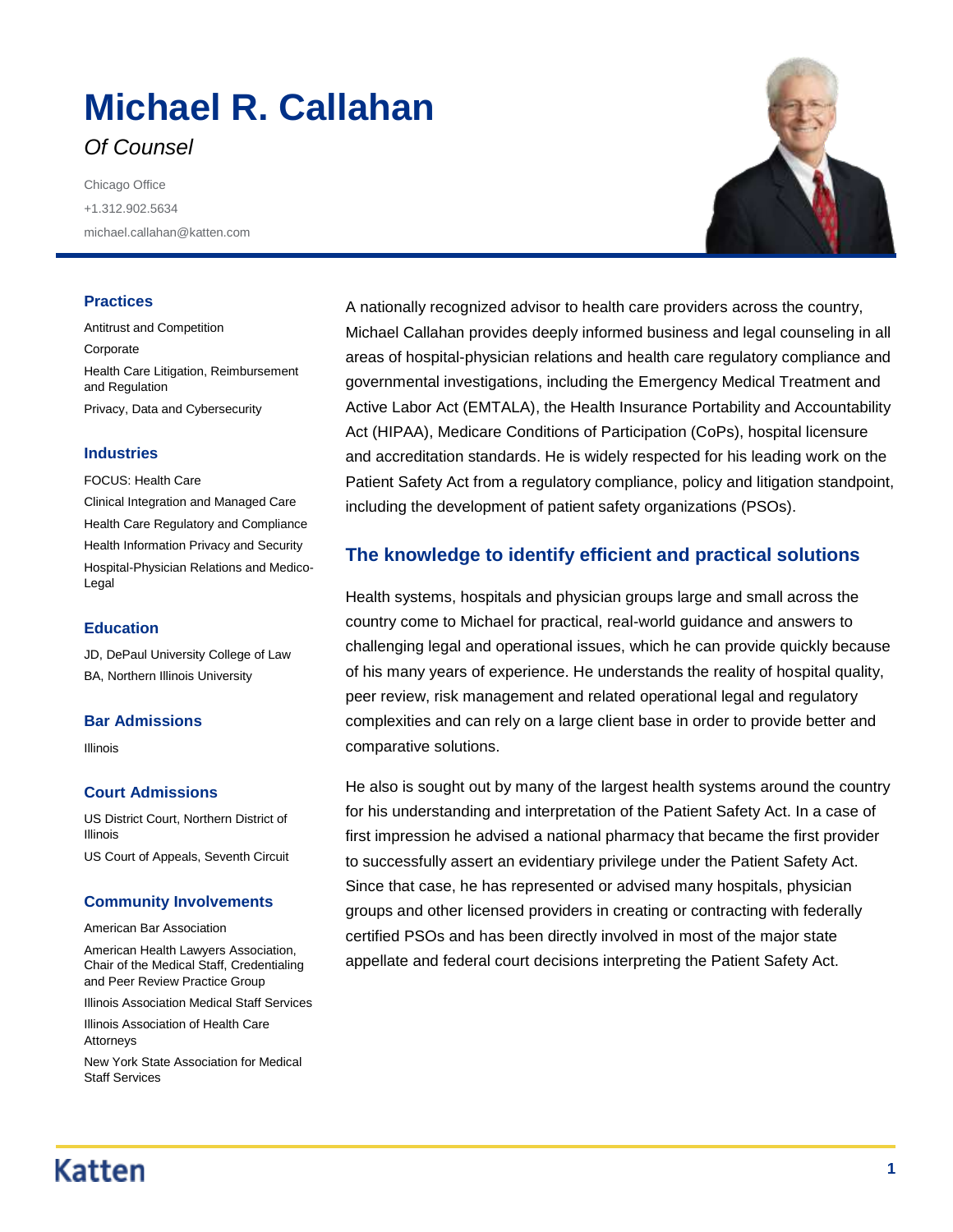# **Michael R. Callahan**

*Of Counsel*

Northlight Theatre, Board of Directors

National Association Medical Staff Services, Board of Directors

National Practitioner Data Bank, Executive Committee

DePaul College of Law, Mary and Michael Jaharis Health Law Institute Advisory Board

### **Recognitions**

- **American Health Lawyers Association** 
	- o Fellow, 2019
- AV Preeminent Peer Review Rating by LexisNexis Martindale-Hubbell
- **Best Lawyers in America** 
	- o Health Care Law, 1991–2021
- *Chambers USA*
	- o Healthcare, 2005–2020
- **Illinois Association Medical Staff Services** 
	- o Leadership Award, 1995
- **CE LAF Katten José de Diego Legal Clinic** 
	- o Volunteer of the Year, 2017
- New York State Association for Medical Staff Services
	- o Honorary Lifetime Member
- **Super Lawyers** 
	- o Illinois, 2005–2020

### **News**

- Coronavirus (COVID-19) Resource Center (August 25, 2020)
- Katten Attorneys Distinguished as Top Legal Talent in the 2021 *Best Lawyers in America and Best Lawyers: Ones to Watch Lists* (August 20, 2020)
- **Coronavirus (COVID-19) Federal and Illinois Health Care Primary Legal** Sources (April 27, 2020)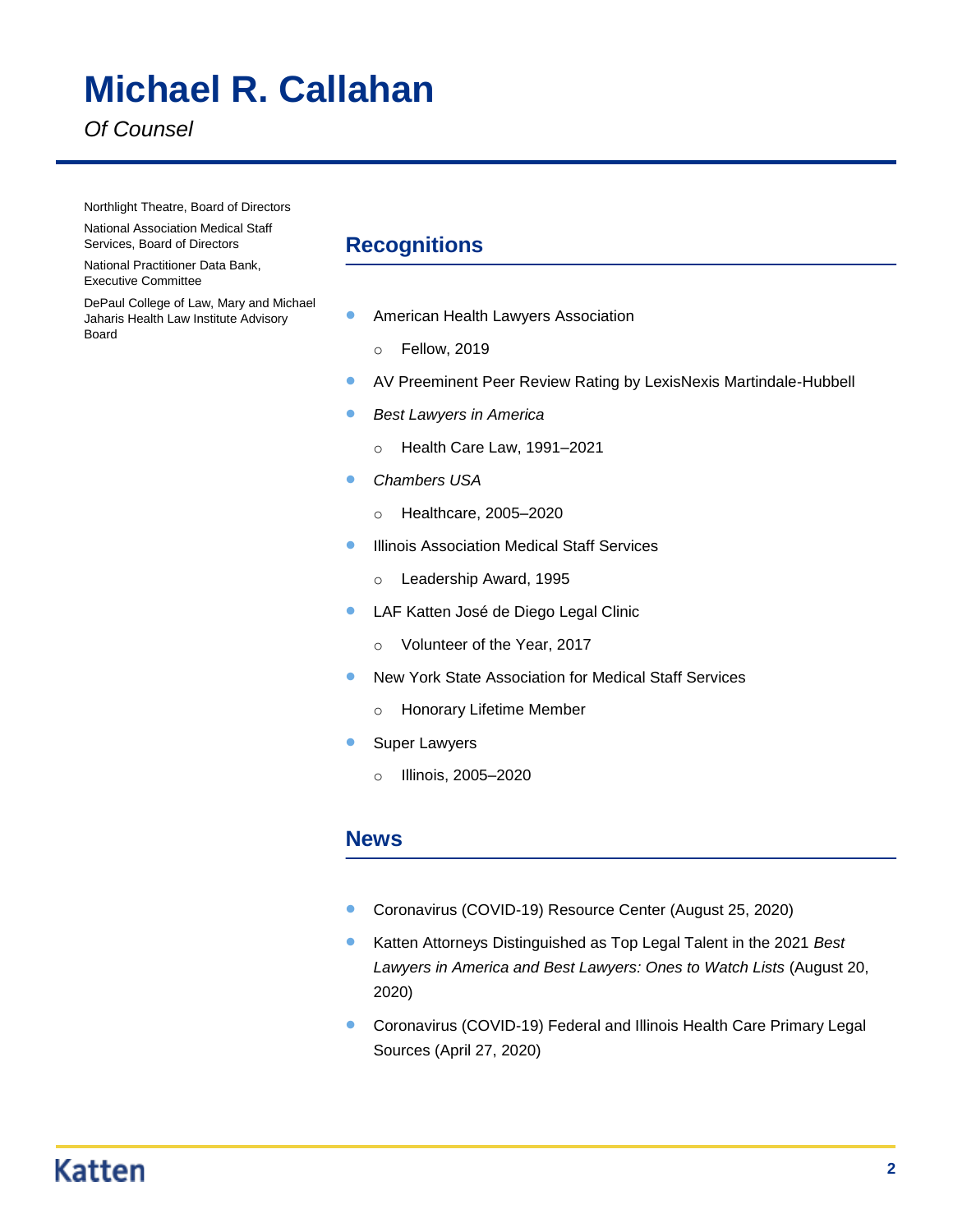Katten Rated Top Law Firm by *Chambers USA* 2020 (April 23, 2020)

- Katten Attorneys Selected to 2020 Illinois Super Lawyers, Rising Stars Lists (January 29, 2020)
- **•** Michael Callahan Profiled by DePaul College of Law (November 12, 2019)
- Katten Lauded Top Ranked Law Firm by *Chambers USA* 2019 (April 25, 2019)
- **Super Lawyers Lists Honor More Than 50 Katten Attorneys in** Illinois (January 24, 2019)
- **Michael Callahan Quoted on Patient Safety Act Privilege Decision (July 23,** 2018)
- Katten Rated as Leading Law Firm by *Chambers USA* 2018 (May 3, 2018)
- Katten Attorneys Recognized in 2018 Illinois Super Lawyers, Rising Stars Lists (January 25, 2018)
- **Michael Callahan Quoted on Physician Whistleblower Protections (January** 22, 2018)
- Katten Recognized as Leading Law Firm by *Chambers USA* 2017 (May 30, 2017)
- **Michael Callahan Quoted on Legal Issues in the Peer Review** Process (March 1, 2017)
- Katten Attorneys Recognized in 2017 Illinois *Super Lawyers*, Rising Stars Lists (January 13, 2017)
- 79 Katten Attorneys Selected for *Best Lawyers in America*® 2017 (August 15, 2016)
- **Michael Callahan Featured in "New PSO Guidance Raises Questions Over** Patient Safety Work Product Privilege" White Paper (August 2016)
- **Michael Callahan Quoted on Voluntary and Paid Proctors (July 2016)**
- *Chambers USA* 2016 Distinguishes 22 Katten Practices and 50 Attorneys (May 27, 2016)
- **Michael Callahan Quoted in "Utilizing Proctors for Competency Evaluations"** White Paper (March 2016)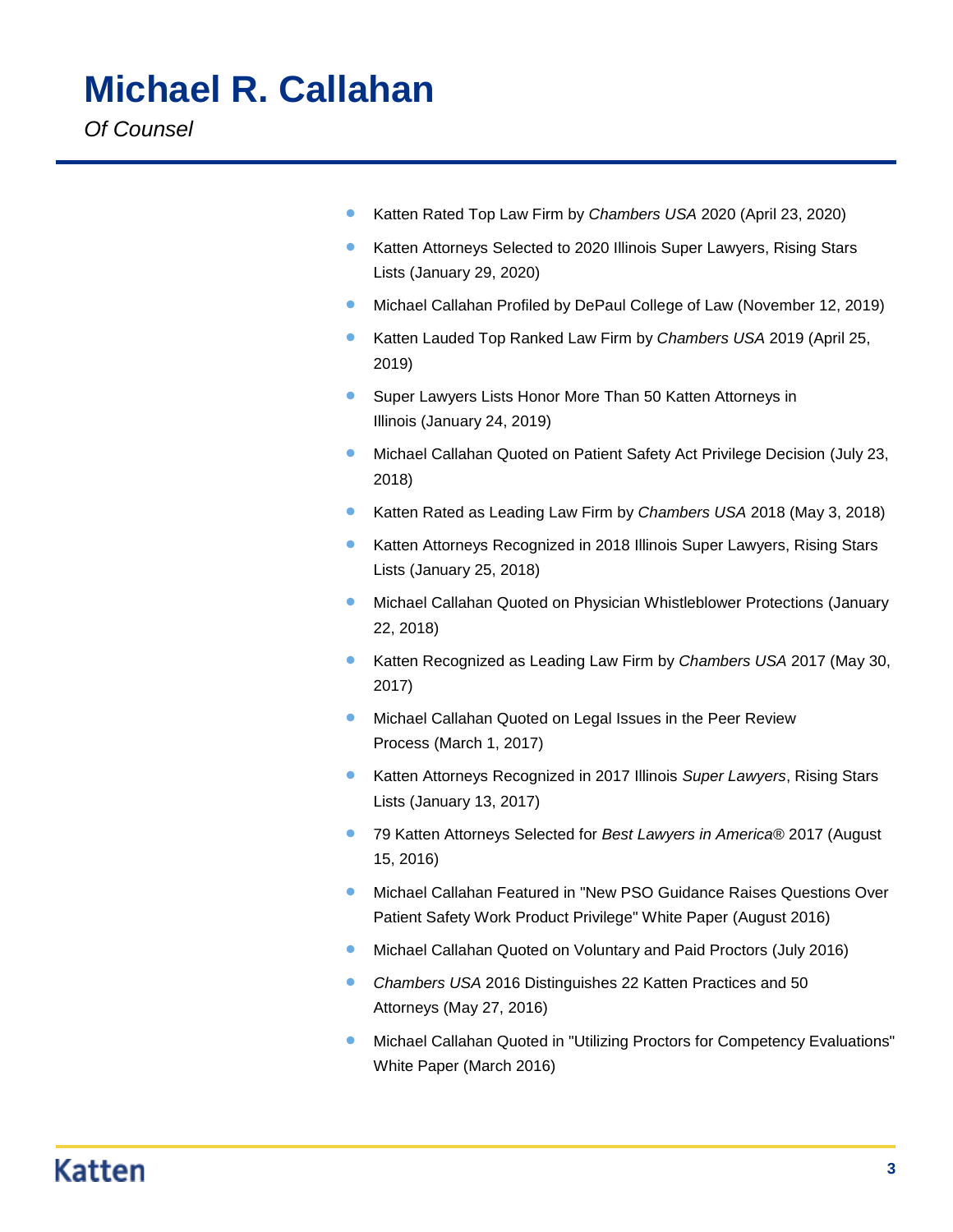Forty-Seven Katten Attorneys Recognized in 2016 Illinois *Super Lawyers* List (January 8, 2016)

- **Partner Michael Callahan Quoted on Privilege Issues Surrounding Patient** Safety Activities (December 1, 2015)
- 91 Katten Attorneys Recognized in *Best Lawyers in America*<sup>®</sup> 2016 (August 17, 2015)
- Katten Attains 22 Practice and 58 Attorney Rankings by *Chambers USA* 2015 (May 20, 2015)
- **Partner Michael Callahan Quoted on Responsible Health Care** Credentialing (April 22, 2015)
- Fifty-Three Katten Attorneys Recognized in 2015 Illinois *Super Lawyers* List (January 12, 2015)
- Partner Michael Callahan Quoted in *Healthcare Risk Management Review* Article on Healthcare Reform Effects on Providers (October 24, 2014)
- 85 Katten Attorneys Named to *Best Lawyers in America*® 2015 (August 18, 2014)
- Partner Michael Callahan Comments on Changes to *NPDB Guidebook* in *Medical Staff Briefing* (June 9, 2014)
- *Chambers USA* 2014 Distinguishes 24 Katten Practices and 54 Attorneys (May 23, 2014)
- **Partner Michael Callahan Discusses Issues Facing Medical Boards in** *Credentialing & Peer Review Legal Insider* (January 30, 2014)
- Fifty-Four Katten Attorneys Recognized in 2014 Illinois *Super Lawyers* List (January 13, 2014)
- **Michael Callahan Comments on Compliance Challenges for ACOs (January** 6, 2014)
- **Michael Callahan Quoted on Proposed Changes to the National Practitioner** Data Bank (January 6, 2014)
- **Partner Michael Callahan Discusses Medical Staff Drug and Alcohol** Testing with *Healthcare Risk Management* (November 6, 2013)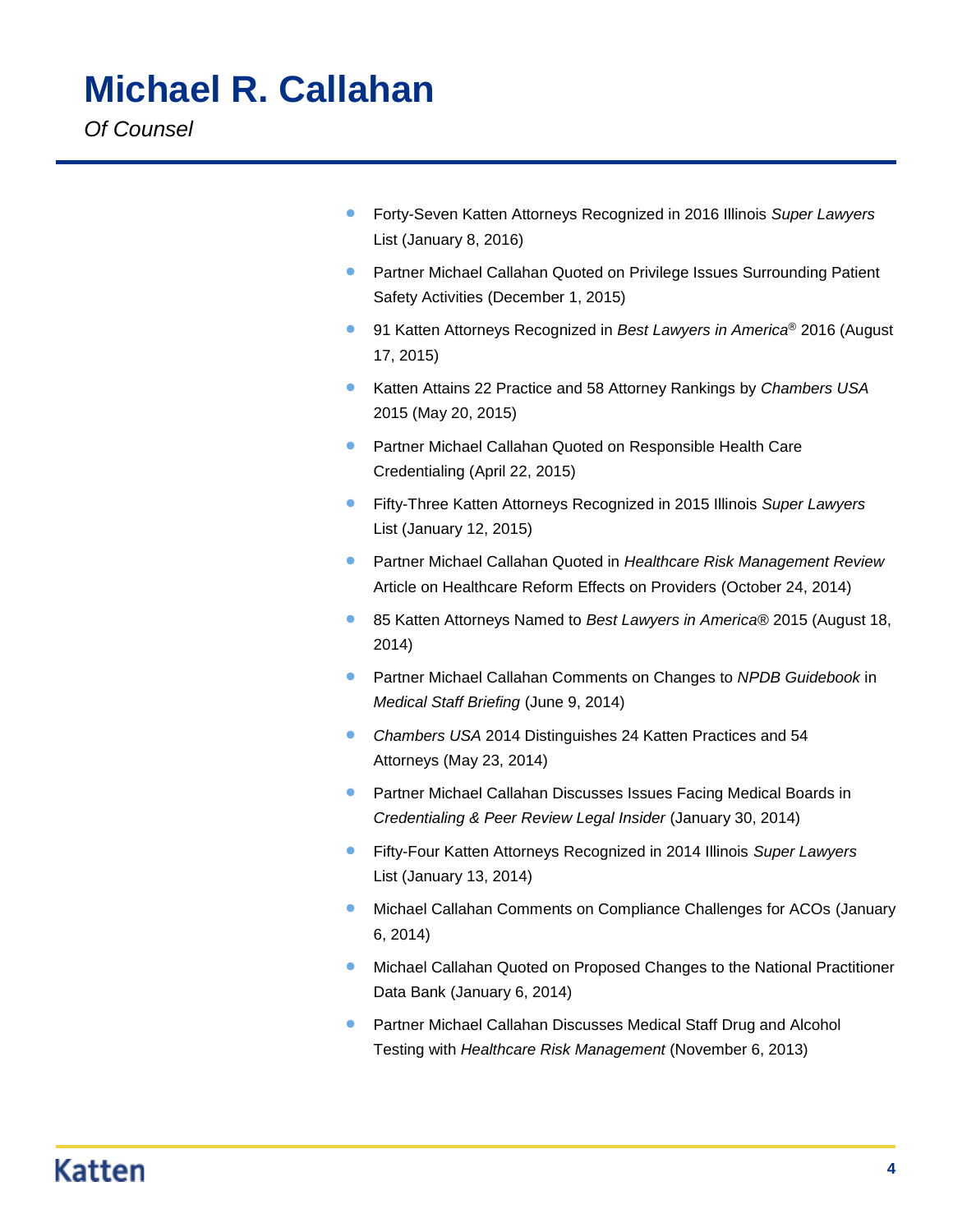- 83 Katten Attorneys Lauded in *Best Lawyers in America*® 2014 (August 15, 2013)
- **Partner Michael Callahan Discusses Da Vinci Robotic Surgery Lawsuits** with *Credentialing & Peer Review Legal Insider* (June 4, 2013)
- Partner Michael Callahan Quoted in *American Medical News* on Managing Medical Staff Conflicts (June 4, 2013)
- *Chambers USA* 2013 Recognizes 24 Katten Practices and 49 Attorneys (May 24, 2013)
- Sixty-Nine Katten Attorneys Included on 2013 Illinois *Super Lawyers* List (January 4, 2013)
- Partner Michael Callahan Quoted in *American Medical News* on Court Interpretations of Patient Safety Act (November 19, 2012)
- 80 Katten Attorneys Named to *Best Lawyers in America*® 2013 Guide (August 24, 2012)
- Partner Michael Callahan Quoted in *Credentialing & Peer Review Legal Insider* on Protecting Peer Review Information (August 22, 2012)
- *Chambers USA* 2012 Distinguishes 19 Katten Practices and 45 Attorneys (June 7, 2012)
- Eighty-Six Katten Attorneys Named 2012 Illinois Super Lawyers (February 28, 2012)
- Partner Michael Callahan Quoted in *American Medical News* on Conflicts Between Hospital Employment Contracts and Medical Staff Bylaws (January 23, 2012)
- Partner Michael Callahan Quoted in *Chicago Tribune* Regarding New Regulations Allowing More Liberal Hospital Visitation Policies (September 14, 2011)
- 75 Katten Attorneys Named to *Best Lawyers in America®* 2012 Guide (September 12, 2011)
- **Katten Earns Recognition for 17 Practices and 44 Attorneys in 2011** *Chambers USA* Guide (June 10, 2011)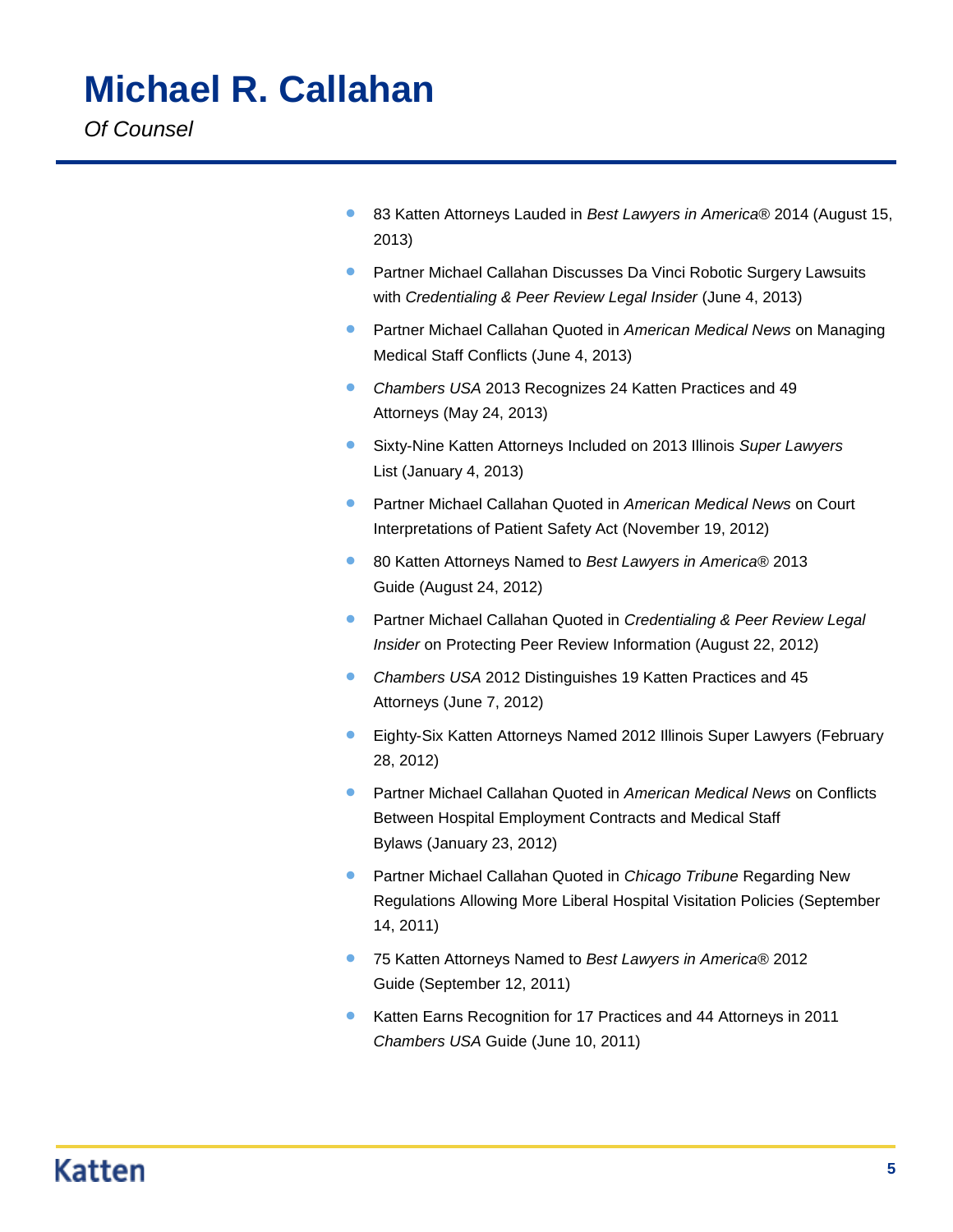**• Partner Michael Callahan Quoted in BNA Health Law Reporter on Tortious** Interference Case (October 7, 2010)

- Partner Michael Callahan Quoted in Medical Staff Briefing on Medical Staff Mergers (September 2010)
- 70 Katten Attorneys Named to *Best Lawyers in America®* 2011 (August 9, 2010)
- **Partner Michael Callahan Quoted in Credentialing & Peer Review Legal** Insider on PSO Reporting (July 2010)
- **Katten Lands 16 Practices and 39 Attorneys in** *Chambers USA* **Guide (June** 24, 2010)
- Partner Michael Callahan Quoted in *HealthLeaders* on Compensation for Medical Staff Leaders (April 22, 2010)
- **Partner Michael Callahan Quoted in** *Medical Staff Briefing* **on Joint** Commission Draft (March 2010)
- Partner Michael Callahan Quoted in *Credentialing and Peer Review Legal Insider* on Preventing Hearings (March 2010)
- Partner Michael Callahan Quoted in *Medical Staff Briefing* on Expectations for Governing Boards (February 2010)
- Partner Michael Callahan Quoted in *Modern Healthcare* on new Joint Commission Standards (January 11, 2010)
- **Partner Michael Callahan Quoted in HealthLeaders Media on a New Joint** Commission Medical Staff Standard (January 4, 2010)
- Partner Michael Callahan Quoted in *Credentialing and Peer Review Legal Insider* on Fair Hearings (November 2009)
- Michael Callahan Quoted in *Medical Staff Briefing* (October 2009)
- 66 Katten Attorneys Named to 2010 List of *Best Lawyers in America®* (August 5, 2009)
- Partner Michael Callahan Quoted in *Credentialing & Peer Review Legal Insider* on Apparent Agency Claims (July 2009)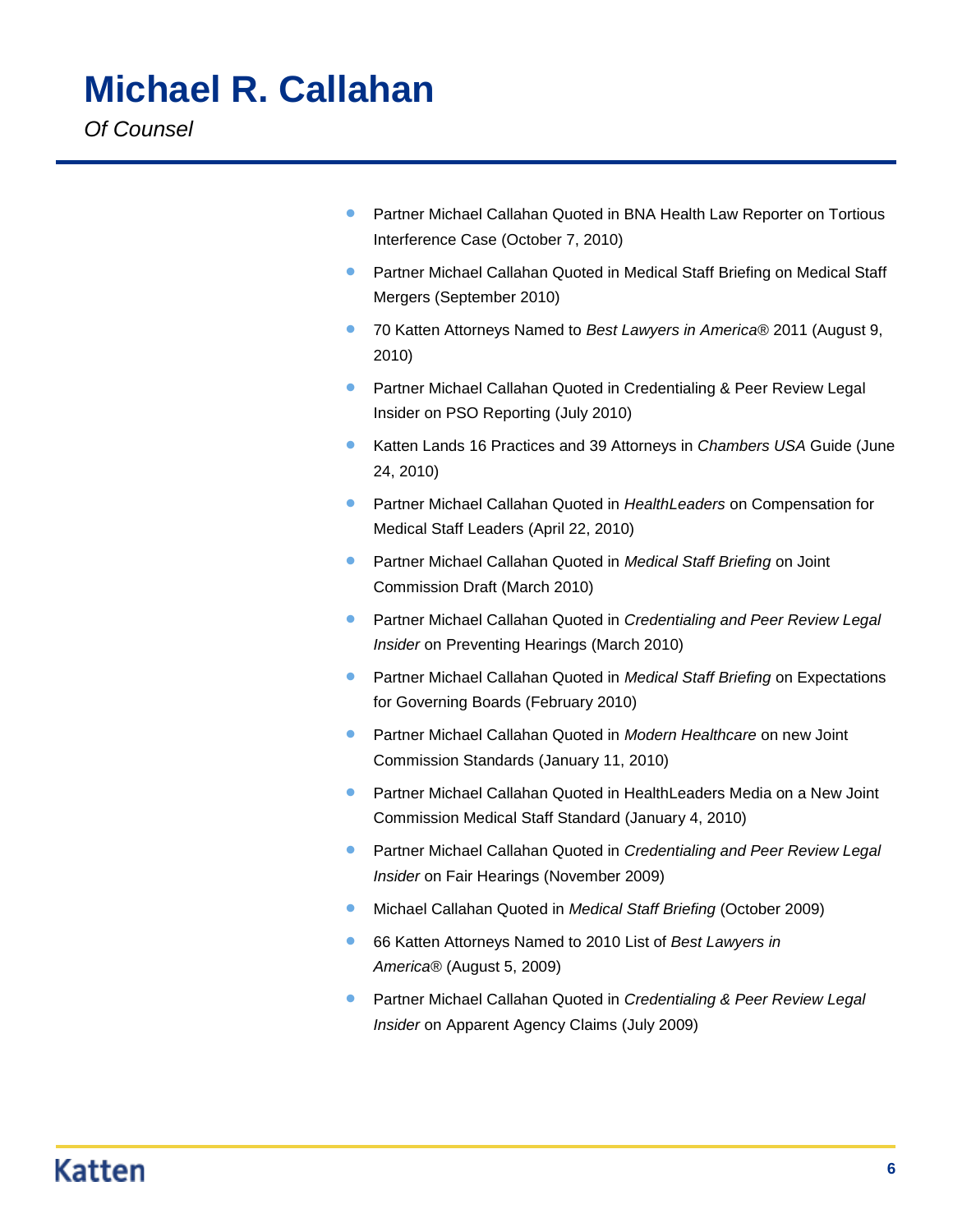- **Katten Lands 14 Practices and 37 Attorneys in** *Chambers USA* **Guide (June**) 12, 2009)
- Partner Michael Callahan Quoted in *American Medical News* on Economic Credentialing Ruling (March 16, 2009)
- Partner Michael Callahan Quoted in *Medical Staff Briefing* on Physician Lawsuits (February 9, 2009)
- Partner Michael Callahan Quoted in *Credentialing & Peer Review Legal Insider* on Medical Staff Bylaws (November 2008)
- Partner Michael Callahan Quoted in *American Medical News* on Medical Staff Bylaws Case (October 6, 2008)
- 50 Katten Attorneys Named to 2009 List of *Best Lawyers in America®* (September 23, 2008)
- **Partner Michael Callahan Presents Webinar on "Poliner Decision** Reversed" (August 27, 2008)
- **Partner Michael Callahan Quoted in** *Medical Staff Briefing* **on Exclusive** Contracts (July 2008)
- **Katten Lands 14 Practices and 32 Attorneys in** *Chambers USA* **Guide (June**) 13, 2008)
- Partner Michael Callahan Quoted in *Medical Staff Briefing* (June 2008)
- Partner Michael Callahan Quoted in *Credentialing and Peer Review Legal Insider* on ED Coverage (June 2008)
- **Partner Michael Callahan Quoted in AMNews on Court Decision (April 28,** 2008)
- **Partner Michael Callahan Quoted in AMNews on Court Decision (April 28,** 2008)
- Partner Michael Callahan Quoted in *Credentialing and Peer Review Legal Insider* (April 2008)
- Partner Michael Callahan Quoted in *American Medical News* on Medical Staff Bylaw Issues (February 11, 2008)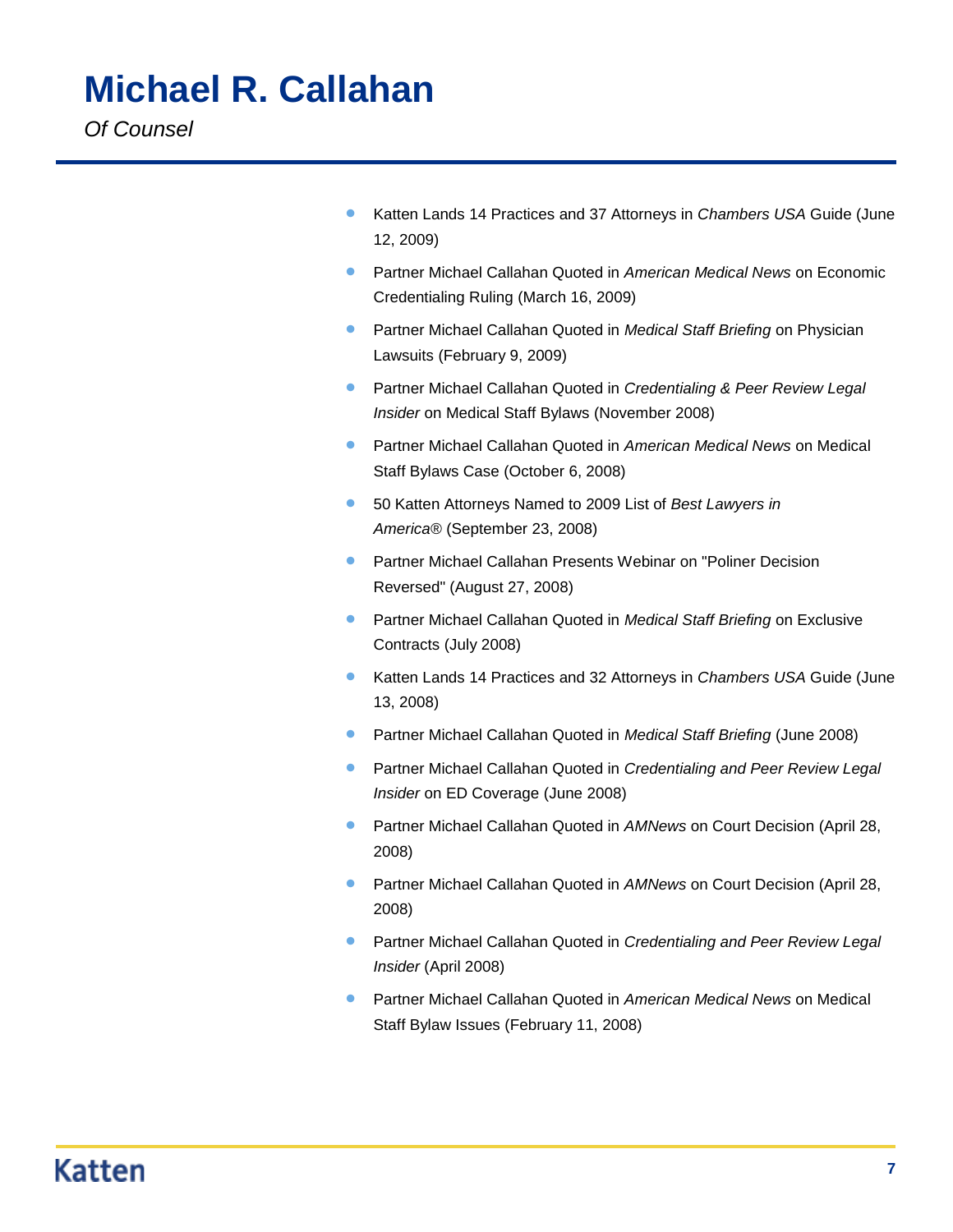- 46 Katten Attorneys Named to 2008 List of *Best Lawyers in America®* (October 31, 2007)
- Partner Michael Callahan Quoted in *Credentialing and Peer Review Legal Insider* on Board Certification for MDs (October 24, 2007)
- **•** [Joint Commission Response to Open Letter](https://katten.com/files/20210_Joint_Commission_Response_to_Open_Letter.pdf) (August 30, 2007)
- [Open Letter to the Joint Commission Regarding MS.1.20.](https://katten.com/files/21097_Open_Letter_to_the_Joint_Commission_Regarding_MS120.pdf) (August 22, 2007)
- **Katten Lands 15 Practices and 28 Attorneys in** *Chambers USA* **Guide (June** 15, 2007)
- Katten Lands 12 Practices and 24 Attorneys in *Chambers USA* Guide (June 7, 2006)

### **Publications**

- *[Health Care Law Perspectives](https://katten.com/health-care-law-perspectives-1)* (Biennial) | *Contributor*
- New State Appellate Court Interpretation of the Patient Safety Act Privilege Protections (June 3, 2020)
- **•** Integrating Medical Staffs (Part One) (August 8, 2019)
- **Three Important Hospital Actions Concerning Incident Report** Discovery (January 10, 2019)
- **Illinois Appellate Court Upholds Privilege Protections Under the Patient** Safety and Quality Improvement Act of 2005 (July 23, 2018)
- *Health Care Perspectives* (April 2017)
- Florida Supreme Court Rules That Hospital "Adverse Medical Incidents" Reported to a PSO Are Not Privileged From Discovery: Impact on Participating Providers and PSOs (February 22, 2017)
- Improving Patient Safety Reporting With the Common Formats: Common Data Representation for Patient Safety Organizations (September 29, 2016)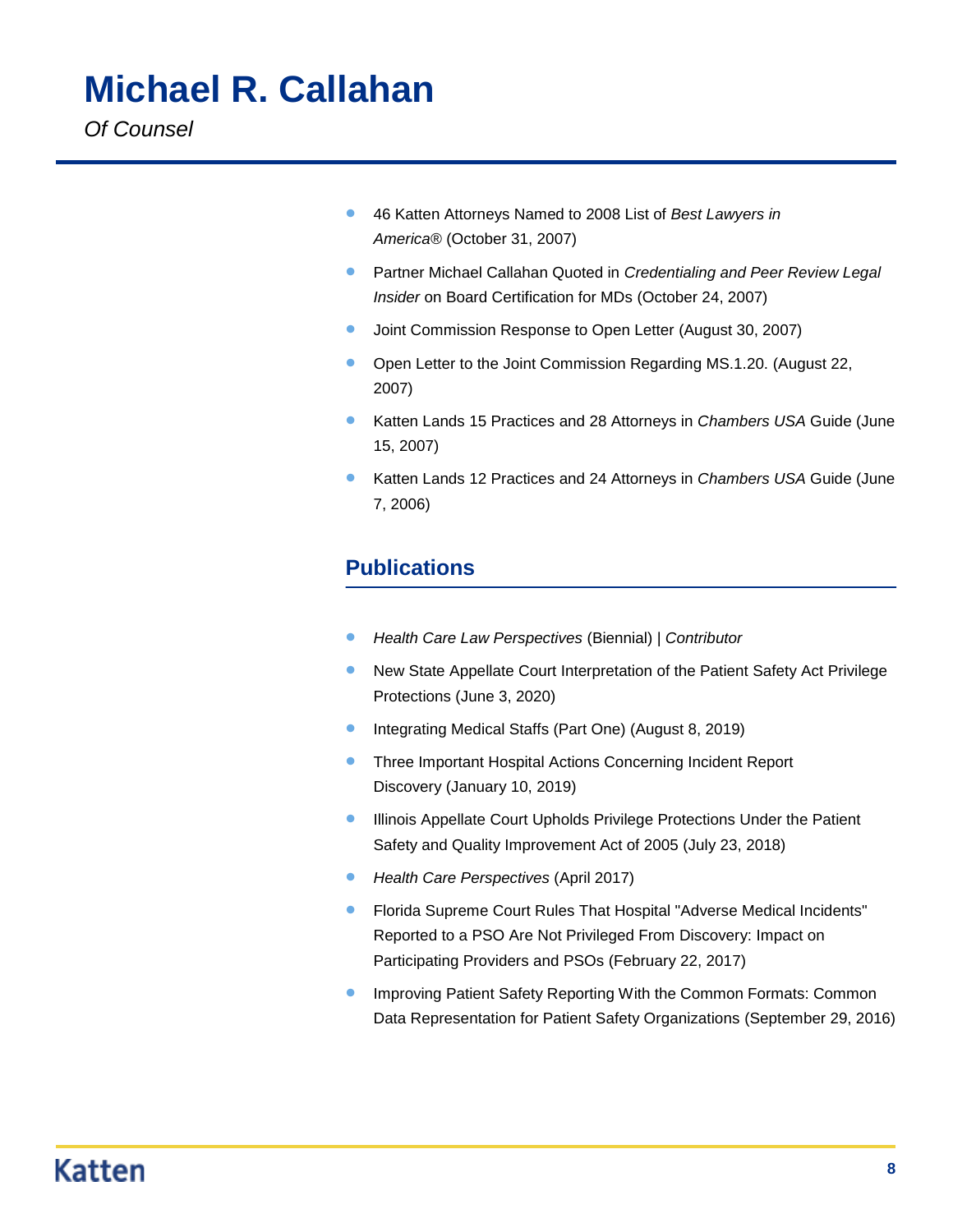**•** Illinois Supreme Court Upholds "Willful and Wanton" Immunity Protection in Peer Review Cases (June 7, 2016)

- **•** Patient Safety Organizations: What Every MSP Must Know (April 6, 2016)
- **OCR Kicks Off HIPAA Audits After Issuing Two Major Settlements (March** 22, 2016)
- *Health Care Perspectives* (March 2016)
- **Questioning Discoverable Data In Negligent Credentialing Suits (February** 29, 2016)
- **Illinois Supreme Court Rules Physician's Application File and Data Bank** Report Information Discoverable in a Negligent Credentialing Lawsuit (February 22, 2016)
- **•** Protecting Patient Safety Is Critical (July 20, 2015)
- *Health Care Perspectives* (May 2015)
- *Redesign the Medical Staff Model: A Guide to Collaborative Change* (March 4, 2015)
- *Redesign the Medical Staff Model: A Guide to Collaborative Change* (March 4, 2015)
- **PSO Reminder: Hospitals Need to Contract with a PSO in Order to** Participate in State Insurance Exchanges (June 17, 2013)
- **Final HIPAA Rule Has Sweeping Impact on Covered Entities and Business** Associates (January 29, 2013)
- **Illinois Appellate Court Upholds Application of Patient Safety Act to Deny** Access to State's Subpoena for Walgreens' Medication Error Incident Reports (June 7, 2012)
- *Health Care Credentialing Update* (November 2011)
- *Health Care Update* (November 2011)
- CMS Issues Final ACO Regulations (November 10, 2011)
- Government Issues Eagerly Awaited Proposed ACO Regulations (April 12, 2011)
- *Health Care Update* (October 2010)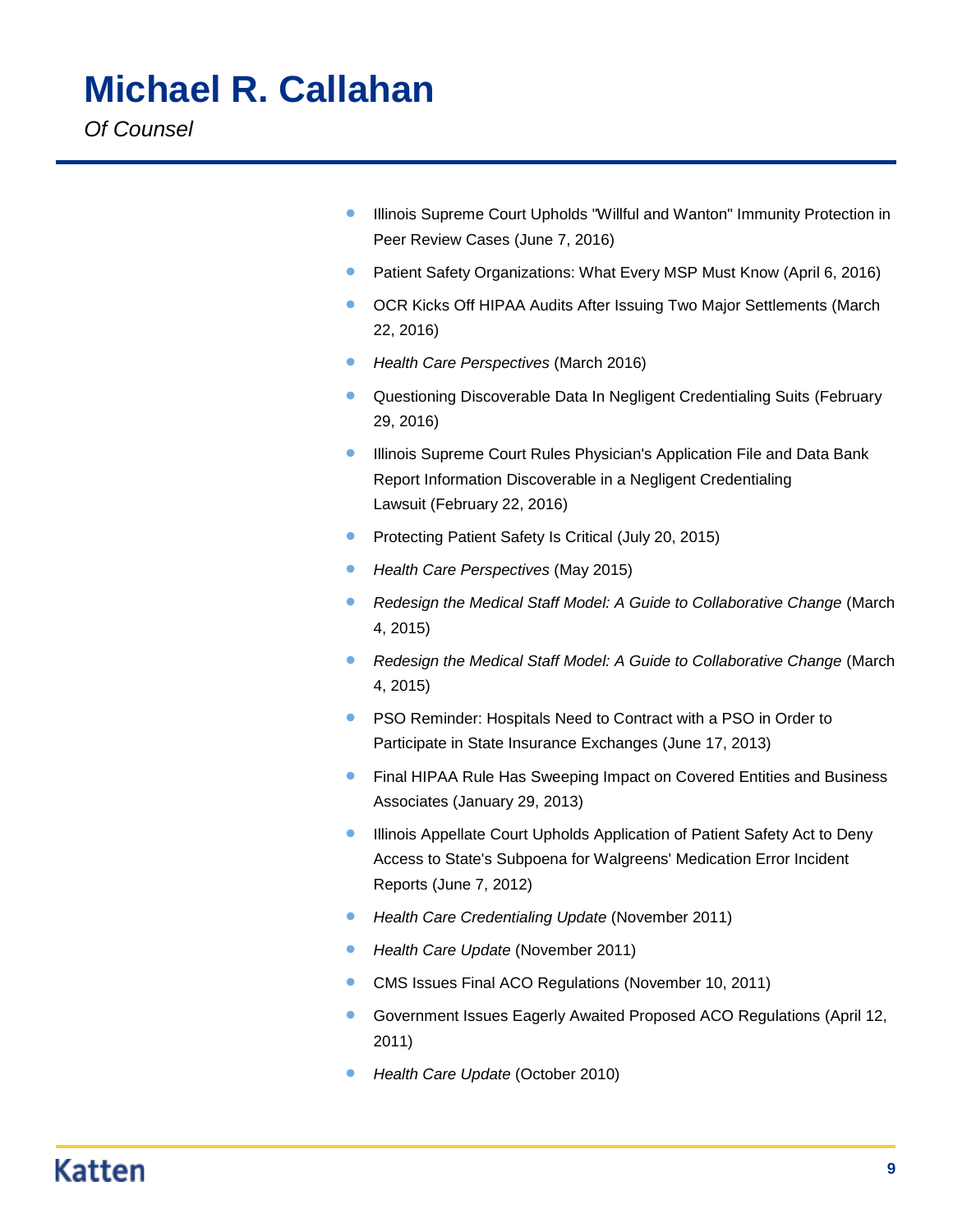- *Health Care Credentialing Update* (October 2010)
- *Health Care Update* (October 2009)
- *Health Care Credentialing Update* (October 2009)
- **HHS Issues Security Breach Notice Rule (August 31, 2009)**
- **NPDB Renders Opinion on Standard for Required** Data Bank Reports (August 12, 2009)
- Illinois Adopts New Medical Staff Summary Suspension Standard (July 23, 2009)
- Eliminating Negligence in Physician Credentialing (February 2009)
- Ask the expert: What would you consider or define as a privilege restriction and who can or should be able to impose such a restriction? (January 29, 2009)
- **•** Duty to Disclose in Illinois After Kadlec (July 25, 2008)
- Kadlec Decision Reversed (May 8, 2008)
- **Illinois Appellate Court Upholds \$8 Million Negligent Credentialing Verdict** for Hospital's Failure to Follow Credentialing Criteria (March/April 2008)
- <sup>o</sup> 10 Steps to Protect Sensitive Practitioner Data (March 2008)
- **Be Aware of Temporary Reappointment Option (January 2008)**
- Keeping the Medical Staff in Compliance with Federal Laws (December 2007)
- **Illinois Appellate Court Upholds \$8 Million Negligent Credentialing Verdict** for Hospital's Failure to Follow Credentialing Criteria (November 2007)
- The Joint Commission Has Spoken on MS.1.20 Now What? (November 2007)
- **Put Board Certification in Context When Privileging MDs (October 2007)**
- **Know Your Facility's Exclusive Contracts (July 2007)**
- Hospital Counsel vs. Medical Staff Counsel: Conflicting Perspectives on Current Medical Staff Legal Issues (June 22, 2007)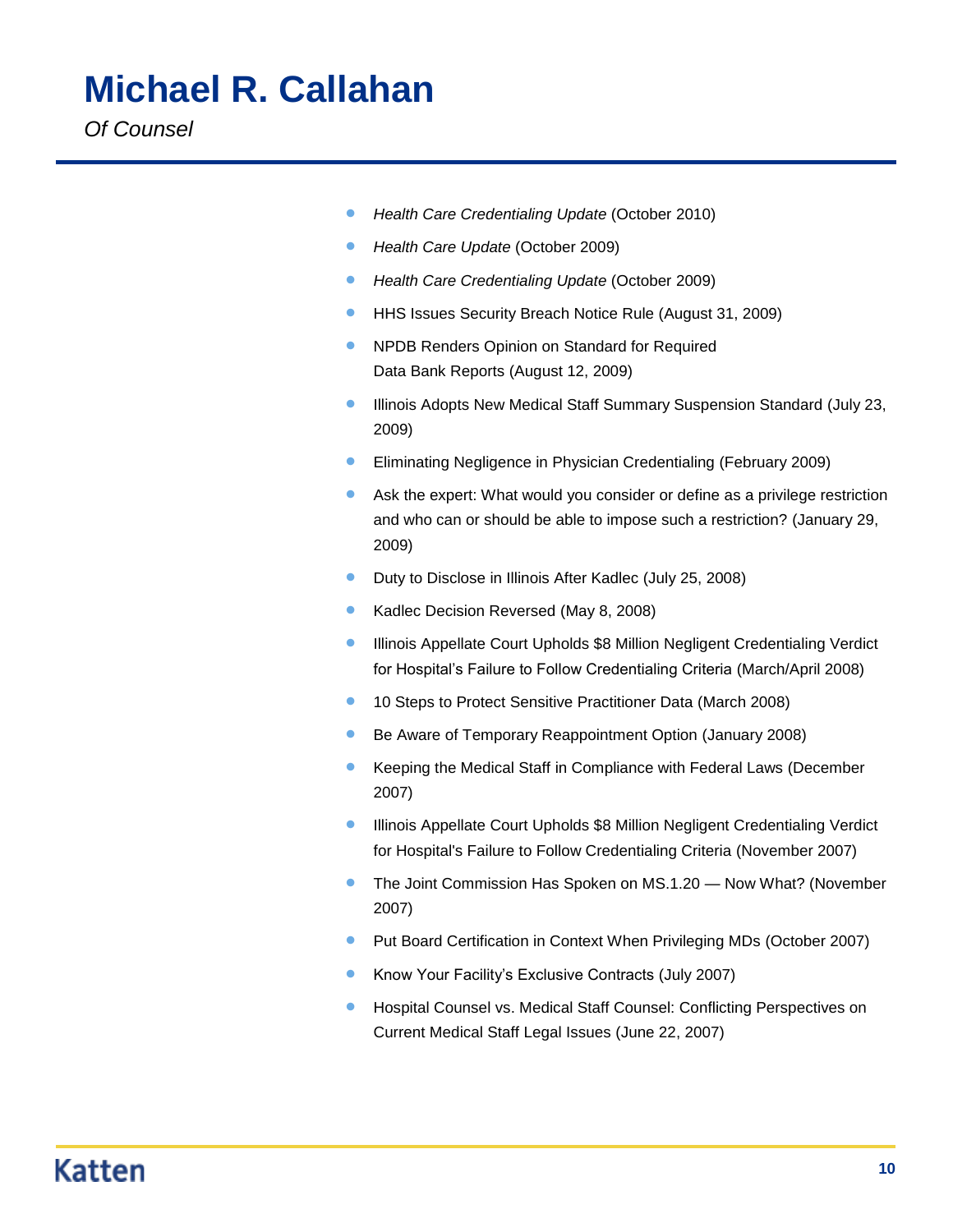**• Medical Resident On Board: Privileging for Visiting Practitioners (June** 2007)

- Use Caution When Negotiating NPDB and Other Reports (June 2007)
- Use Your Wellness Committee When Dealing with Drug-Impaired Docs (January 2007)
- Consider Medical Staff Membership Options for Low-Volume Providers (December 2006)
- Keep Legal Implications in Mind When Constructing a Proctoring Program (November 2006)

### **Presentations and Events**

- **Recent Contrasting and Conflicting Patient Safety Act Opinions and** Lessons Learned (June 17, 2020) | *Presenter*
- How to Respond to Regulator's Requests for PSWP Part 2 (June 16, 2020) | *Presenter*
- COVID-19 Legal Updates Affecting Medical Staff Professionals (June 10, 2020) | *Presenter*
- **How to Maximize Peer Review Protections Under the Patient Safety Act** and Responding to Governmental Demands for PSWP (June 4, 2020) | *Presenter*
- Physician Late Career Policies Under EEOC Attack (May 12, 2020) | *Copresenter*
- **Basic Law Protections for Healthcare Organizations Under the Patient** Safety Act and Illinois Medical Studies Act – Part 1 (April 21, 2020) | *Presenter*
- COVID-19: Legal Updates Affecting MSPs (April 7, 2020) | *Co-presenter*
- Patient Safety Organizations (PSOs): What Every Physician Group and Ambulatory Services Provider Needs to Know (February 10–11, 2020) | *Presenter*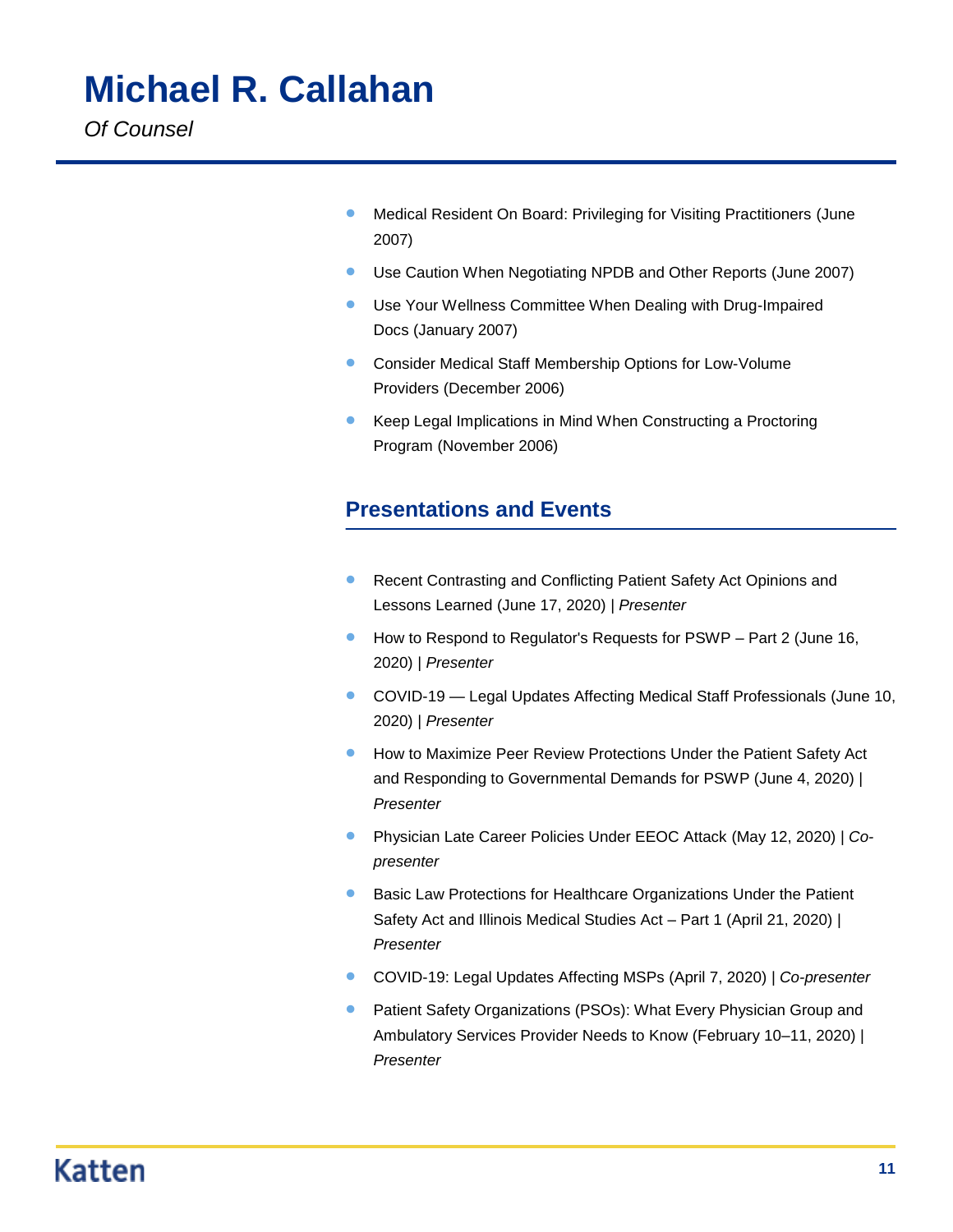- **Recent Patient Safety Act Legal Developments: Operational and Litigation** Lessons Learned (January 30, 2020) | *Presenter*
- How to Respond to a Regulator's Demand for PSWP (January 28, 2020) | *Presenter*
- Protecting Your PSWP During a CMS Survey (January 22, 2020) | *Presenter*
- Peer Review: The Fundamentals (January 8, 2020) | *Presenter*
- **Patient Safety Work Product (PSWP) Privilege in the Context of Patient** Safety Organizations (December 19–20, 2019) | *Presenter*
- Defending Against Patient Safety Act Discovery Requests Case Law Development and Lessons Learned (December 5, 2019)
- NAMSS 43rd Educational Conference & Exhibition (October 19–23, 2019) | *Presenter | Year in Review: Legal Developments Affecting MSP Responsibilities | Achieving a Just Culture Approach to the Medical Staff and APPs*
- Integrating Medical Staffs in a Multi-Hospital System: Challenges, Options and Proposed Solutions (September 18, 2019) | *Presenter: Integrating Medical Staffs in a Multi-Hospital System: Challenges, Options and Proposed Solutions*
- **Working With a PSO in Physician and Other Ambulatory Care Practices to** Improve Patient Safety Outcomes (June 19, 2019) | *Presenter*
- Maximizing State and Federal Privilege Protections: Litigation Lessons Learned (June 18, 2019) | *Presenter*
- ECRI Institute PSO Annual Meeting (May 9, 2019) | *Presenter | Maximizing Your Privilege Protections Under the Patient Safety Act: Lessons Learned*
- 2019 NYSAMSS Annual Conference (May 9–10, 2019) | *Presenter | Integrating Medical Staffs*
- 38th Annual IAMSS Education Conference (April 10–12, 2019) | *Presenter | Privileging Nightmares*
- Judge Egan's Monthly CLE Seminar (March 27, 2019) | *Co-Presenter | Litigation Privileges: Medical Studies Act & Patient Safety Act*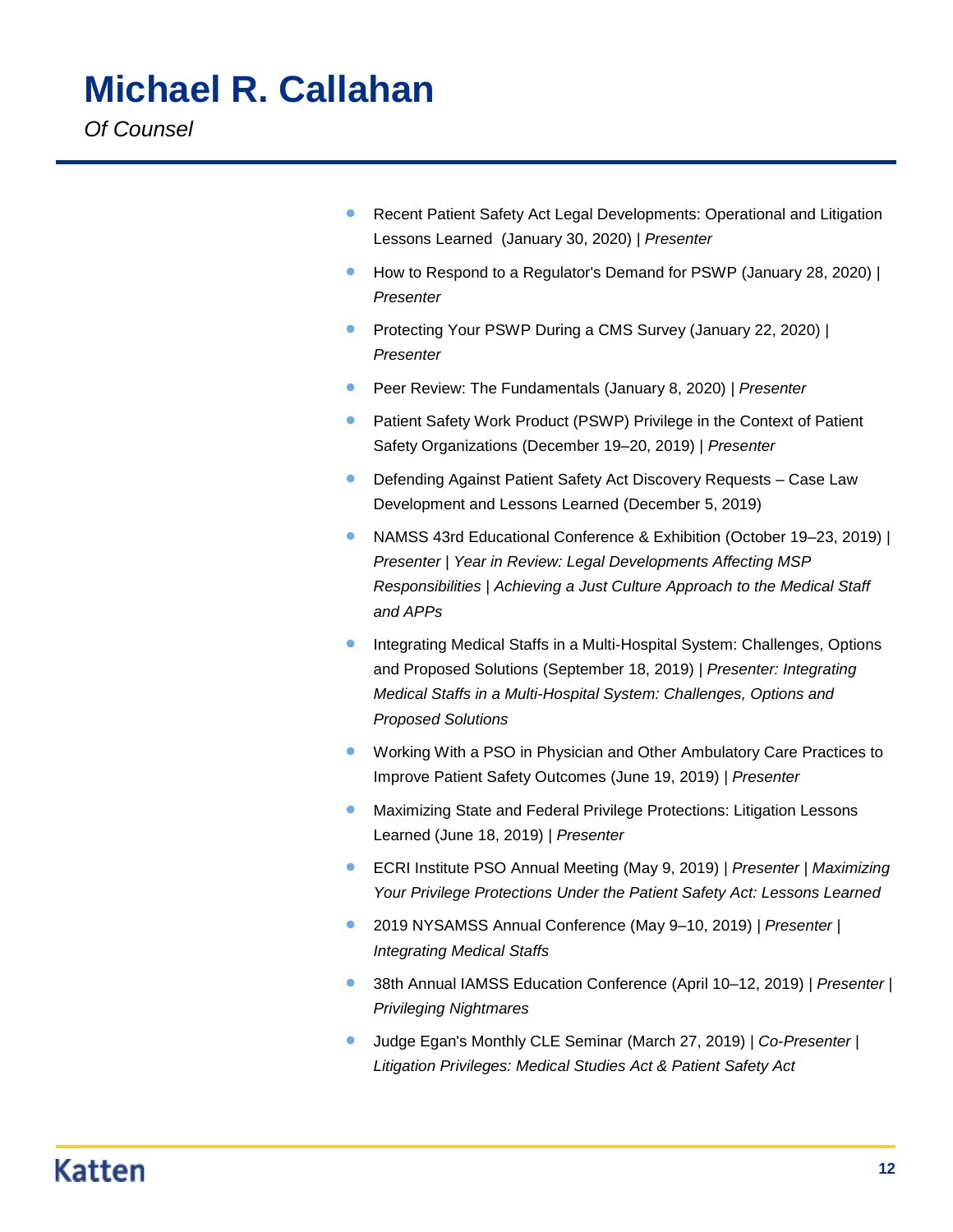- Hospital Insurance Forum (March 17–20, 2019) | *Presenter | How to Maximize Hospital Peer Review Privilege Protections Under State and Federal Law in Order to Defend Against Negligent Credentialing and Other Liability Claims*
- The Intersection of the Patient Safety & Quality Improvement Act and the Medical Studies Act: Steps to Maximize State and Federal Privilege Protections (March 7, 2019) | *Presenter*
- MSO Rights, Roles, and Responsibilities When Working with HR to Credential and Privilege Employed Providers (February 28, 2019) | *Presenter*
- Successful PSO Protections: Lessons Learned from Ingalls Memorial Hospital (October 18, 2018) | *Presenter | Successful PSO Protections: Lessons Learned from Ingalls Memorial Hospital*
- NAMSS 42nd Educational Conference & Exhibition (September 29 October 3, 2018) | *Presenter | Important Legal Developments and Impact on MSP Responsibilities | Maximizing Your Peer Review Privilege and Confidentiality Protections Under State and Federal Law*
- Answers to MSPs Most Difficult Questions (June 20, 2018) | *Presenter*
- Overview of the Patient Safety Act (May 15, 2018) | *Presenter*
- MAMSS 39th Annual Educational Conference (May 2–4, 2018) | *Presenter | Maximizing Peer Review Privilege Protection under Michigan Law and the Patient Safety Act*
- 2018 Annual NYSAMSS Conference (April 25–27, 2018) | *Presenter | Privileging Nightmares and Legal Ramifications*
- IAMSS 37th Annual Education Conference (April 11–13, 2018) | *Presenter | Do Your Medical Staff Bylaws Hurt or Help You?: Compliance Gaps and Best Practices*
- Medical Staff Rules, Regulations, Policies, and Procedures: Maximizing the Role of Medical Services Professionals and Staff Attorneys, Part III (March 20, 2018) | *Co-presenter*
- Healthcare Law & Compliance Institute (March 4–6, 2018) | *Presenter | Integrating Medical Staffs: Challenges and Solutions*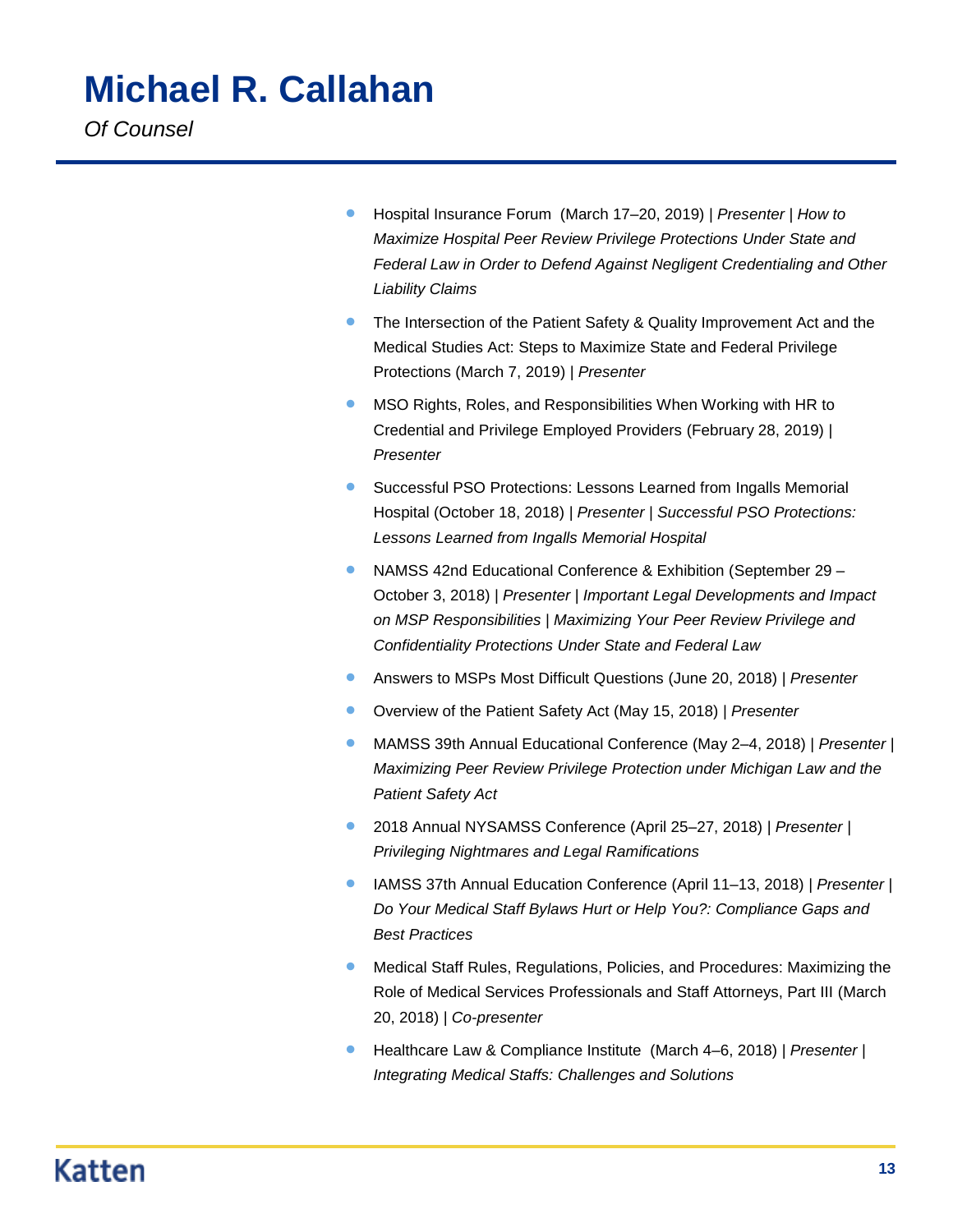- **Illinois Medical Studies Act Under Attack: Problems and Proposed** Solutions (December 13, 2017) | *Presenter*
- **Legal Update: Impact of Recent Cases on Patient Safety Work** Product (December 7, 2017) | *Presenter*
- **PSO Legal Developments: Florida Hospital Options After Charles and** *Edwards* (November 15, 2017) | *Presenter*
- NAMSS 41st Educational Conference & Exhibition (October 21–25, 2017) | *Presenter | Legal Update: Legal Developments Affecting Medical Staff Professionals | Do Your Medical Staff Bylaws Help or Hurt You? Compliance Gaps and Best Practices*
- IRMS 33rd Annual Risk Managers' Meeting (October 5, 2017) | *Presenter | Maximizing Your State and Federal Peer Review Protections in a Clinically Integrated Provider Network*
- **Writing Medical Staff Bylaws: How to Avoid Compliance Gaps and** Implement Best Practices (July 19, 2017) | *Presenter*
- **Illinois Association of Medical Staff Services 2017 Education** Conference (May 18–19, 2017) | *Presenter | NPDB Review and Reporting—Am I Responsible?*
- MAMSS 34th Annual Education Conference (May 10–May 12, 2017) | *Presenter | Massachusetts Peer Review Privilege Protections: How Do They Apply?*
- MAMSS 38th Annual Conference (May 3–5, 2017) | *Presenter | Best Steps to Avoid the Need for Fair Hearing & Data Bank Reports*
- Vizient University Health System Consortium Joint Networks Meeting (April 26–27, 2017) | *Presenter | "PSO Legal Update: Compliance and Defense Recommendations"*
- **Midwest Alliance for Patient Safety PSO: Understanding PSO Privilege and** Confidentiality (March 27, 2017) | *Presenter*
- Healthcare Law & Compliance Institute (March 5–7, 2017) | *Presenter | Think Tank Session: How Participation in a PSO Improves Quality Outcomes, Reduces Liability Risks and Enhances Reimbursement*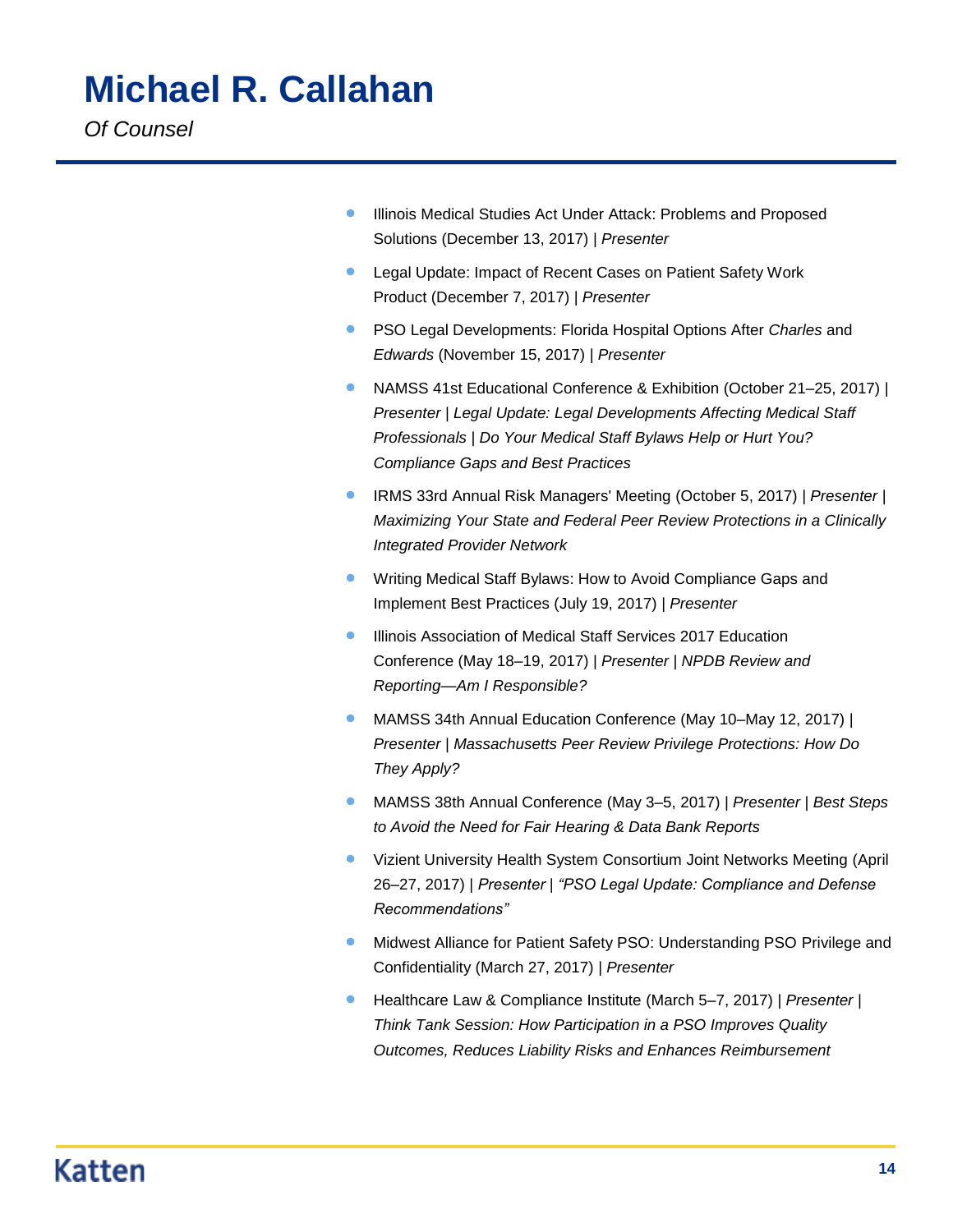- **Unique Advantages and Protections Offered by PSOs to Improve Patient** Care (March 2, 2017) | *Presenter*
- GAMSS 1st Quarter 2017 Meeting (February 22, 2017) | *Presenter | Legal Update: Review of Key Legal Decisions and Their Impact on Medical Services Professionals*
- Scope of State Peer Review Statutory Privileges beyond Hospital Medical Staffs—Peer Review in Physician Groups, ACOs, CINs and PHOs (February 1, 2017)
- Impact of Recent PSO Regulatory and Legal Developments on PSOs and Participating Providers Part Two: Practical Application of Patient Safety Act Standards to Adverse Event Scenarios (November 8, 2016) | *Presenter*
- Texas Hospital Association Patient Safety Organization Orientation and Collaborative Workshop (October 26, 2016) | *Presenter | Design and Implementation of Your PSES: A Dialog About Maximizing Protection and Improving Patient Care*
- Impact of Recent PSO Regulatory and Legal Developments on PSOs and Participating Providers Part One: Overview and Impact of Recent PSO Guidance and Guides on PSOs and Providers (October 19, 2016) | *Presenter*
- 2016 Vizient Clinical Connections Summit (September 28, 2016) | *Presenter | Legal Implications of Working with a PSO*
- **40th Annual NAMSS Educational Conference & Exhibition (September 19,** 2016) | *Presenter | What Every Medical Staff Professional Needs to Know About Patient Safety Organizations (PSOs) | Legal Update: Review of Key Legal Decisions and Their Impact on Medical Staff Professionals*
- 2016 Morrisey Technology and Educational Conference (August 17–19, 2016) | *Presenter | Privileging Nightmares and the Legal Ramifications | Presenter | Unique Advantages and Protections Offered by PSOs to Improve Patient Care*
- Impact of the HHS PSO Guidance on Advancing Quality and Maximizing Privilege Protections With a PSES Policy (June 21, 2016) | *Presenter*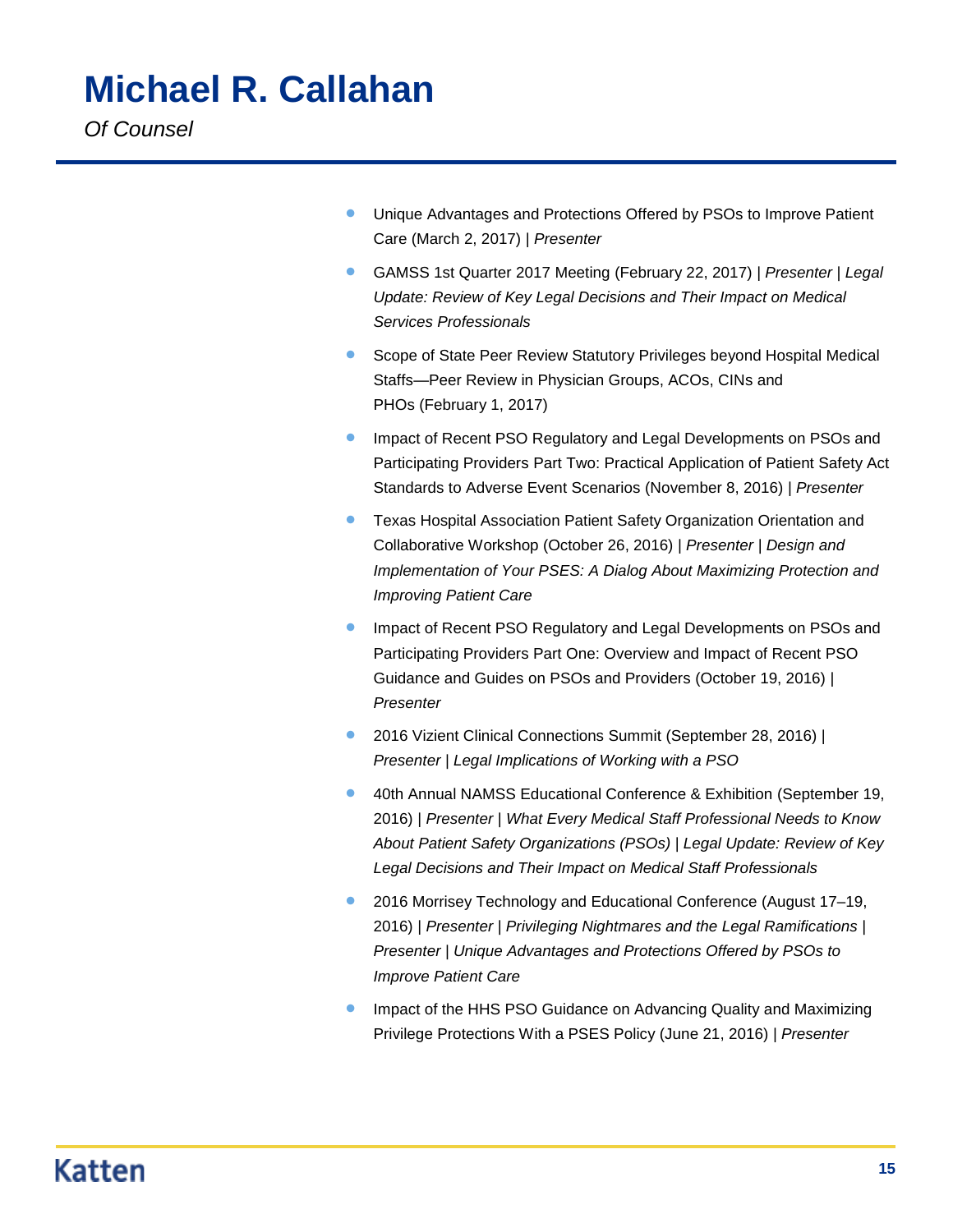- **Michigan Association Medical Staff Services 37th Annual Conference (May** 4–6, 2016) | *Presenter | New Data Bank Guidebook: Clarifications and Challenges*
- FAMSS 2016 Annual Educational Conference (May 4–7, 2016) | *Presenter | Patient Safety Act and Patient Safety Organizations*
- IAMSS 33rd Annual Education Conference (April 28–29, 2016) | *Presenter | Negligent Credentialing & MSSP Role in Hearings*
- 2016 Annual NYSAMSS Conference (April 27–29, 2016) | *Presenter | Negligent Credentialing*
- Vizient 2016 Academic Medical Center Networks Meeting (April 20–21, 2016) | *Presenter | Credentialing and Privileging of APNs and PAs*
- Current Trends in Negligent Credentialing (April 19, 2016)
- Healthcare Law & Compliance Institute (March 6–8, 2016) | *Presenter | Think Tank Session: Patient Safety Organizations—Compliance Requirements and How to Maximize Confidentiality and Privilege Protections*
- Impact of Recent Regulatory Changes on Medical Staff Bylaws: Proposed Amendments and Best Practices (March 3, 2016) | *Presenter*
- Physicians and Hospitals Law Institute (February 8, 2016) | *Co-presenter | ACO/CIN Provider Denials and Terminations: Procedural Protections, Immunities, and Databank Reporting*
- **PSO 301: Discussion of PSO Court Cases and the Litigation Lessons** Learned (January 26, 2016)
- **PSO 201: PSO Standards Applied to Real-World Scenarios (January 19,** 2016)
- **PSO 101: Overview of Patient Safety Act (January 12, 2016)**
- Optimizing Health System Privilege and Confidentiality Protections and Improving Patient Care by Participating in a Patient Safety Organization (November 19, 2015) | *Participant*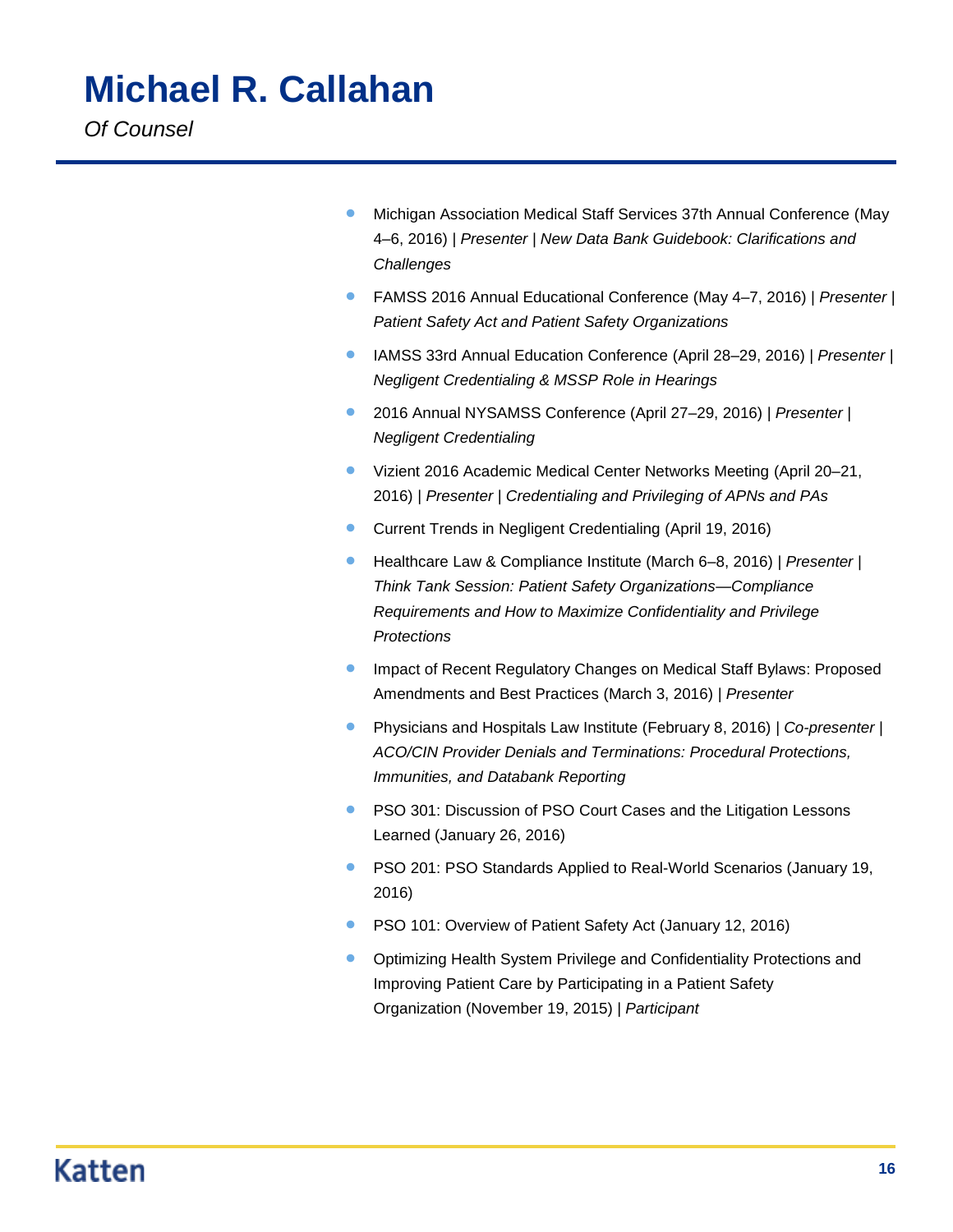- Fundamentals of Health Law (November 16, 2015) | *Presenter | Fundamentals of Hospital Medical Staff Issues: Minimizing Risk and Maximizing Collaboration*
- CHRMS Law Day 2015 (November 13, 2015) | *Panelist | Maximizing Privileges for Peer Review Activities – State Law Protection or the Patient Safety Act?*
- NAMSS 39th Educational Conference & Exhibition (October 3–7, 2015) | *Presenter | How to Avoid or Limit the Need for Peer Review Fair Hearings and Data Bank Reports*
- An Advanced Look at the New NPDB Guidebook (September 17, 2015) | *Presenter*
- 2015 Morrisey Technology and Educational Conference (August 19–21, 2015) | *Panelist | Efficient Credentialing and Privileging Decision Making in a Healthcare Network | Panelist | PSO Update and MCCM Risk Management Demonstration, Including the New PSO Module*
- **The Changing PSO Landscape: National & Legal Perspectives (July 30, 4)** 2015) | *Panelist*
- MAMSS 32nd Annual Education Conference (May 15, 2015 ) | *Presenter | Massachusetts Legal Update*
- MAMSS 36th Annual Conference (May 5, 2015) | *Presenter | Dealing with Disruptive Physicians*
- 2015 Annual NYSAMSS Conference (April 30–May 1, 2015) | *Presenter | Disruptive, Aged & Impaired Physicians Legal Updates | Presenter | Legal Updates: NYS Cases and Statutory Developments*
- Illinois Association Medical Staff Services 34th Annual Education Conference (April 23, 2015) | *Presenter | Injury Prevention: CMS Updates: What Must Go Into Your Bylaws*
- GAMSS Spring Conference (April 13, 2015) | *Presenter | Final Medicare Medical Staff Conditions of Participation: What Should Be in Your Bylaws*
- Health Care Law and Compliance Institute (March 1–3, 2015) | *Speaker | Outpatient Ancillary Services: Creative Structures for Competing into the Future*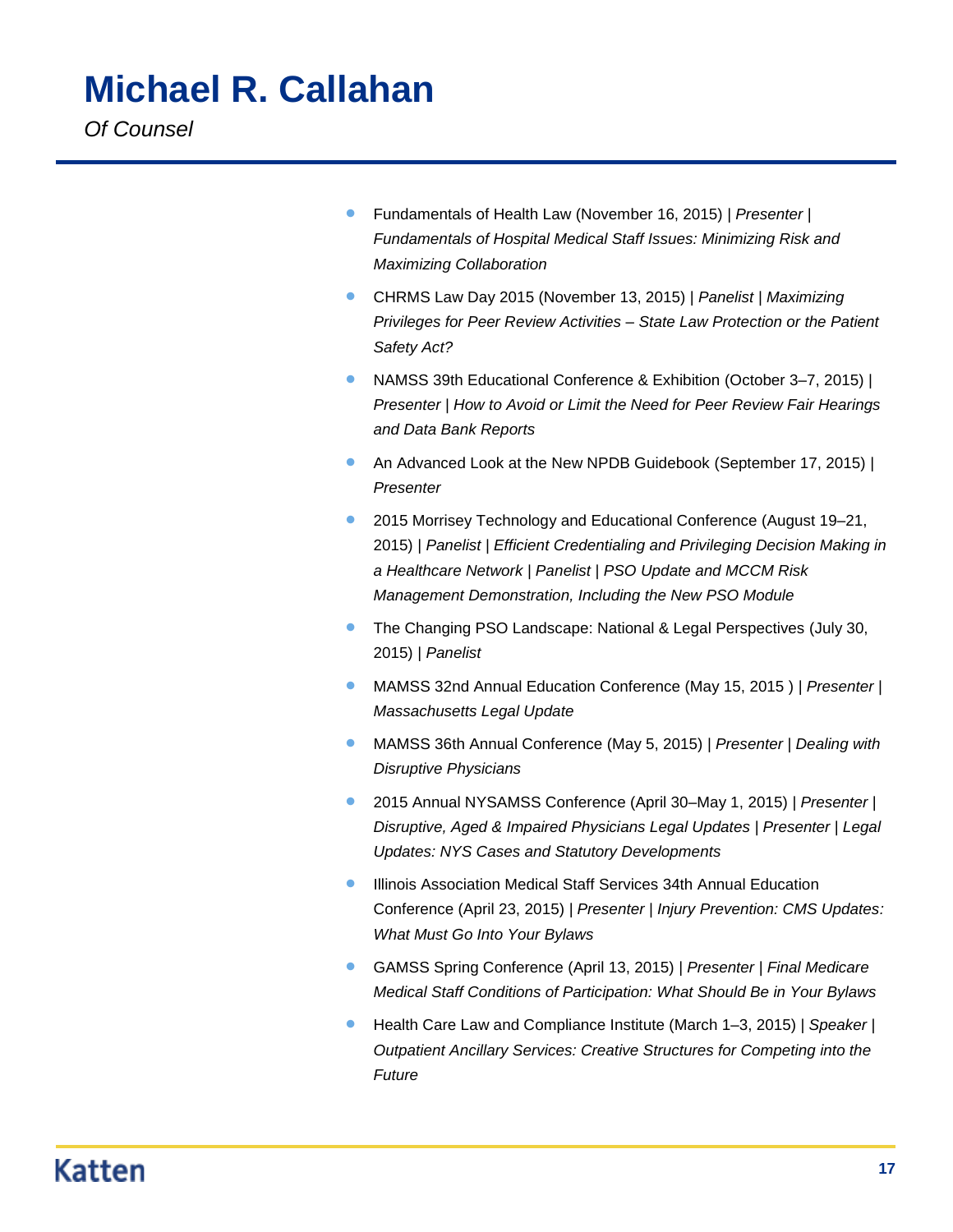**Case Law Updates and Implications for Member PSES Activity (December** 17, 2014) | *Presenter*

- Center for Advancing Provider Practices 2014 National Summit (November 20, 2014) | *Panelist | Trends in Regulation and the Federal Trade Commission Update*
- Fundamentals of Health Law (November 12–14, 2014) | *Presenter | Fundamentals of Hospital/Medical Staff Issues: Minimizing Risk and Maximizing Collaboration*
- **Final CMS CoPs: Navigating Revised Medical Staff Standards and New** Requirements (November 11, 2014) | *Presenter*
- Coverys Conference Changes in Healthcare's Effects on Medical Professional Liability (November 5, 2014) | *Presenter | Impact of Health Care Reform on Provider Liability*
- Child Health PSO Implementation (November 4, 2014) | *Presenter*
- Coverys Conference Changes in Healthcare's Effects on Medical Professional Liability (October 21, 2014) | *Presenter | Impact of Health Care Reform on Provider Liability*
- NAMSS 38th Education Conference & Exhibition (October 4–8, 2014) | *Presenter | The New NPDB Guidebook: What's Old and What's New?*
- Medical Staff Bylaws: Compliance Gaps and Best Practices (September 17, 2014) | *Presenter*
- Medical Staff Bylaws: Compliance Gaps and Best Practices (September 10, 2014) | *Presenter*
- MAMSS 31st Annual Education Conference (May 14–16, 2014) | *Presenter | Do Your Medical Staff Bylaws Hurt or Protect You? Identification of Compliance Gaps and Best Practices*
- **Patient Safety Organizations: Optimizing Protection From Discovery Under** the Patient Safety Act (May 8, 2014) | *Presenter*
- Health Care Arbitration and Peer Review Hearings (May 1–2, 2014) | *Presenter*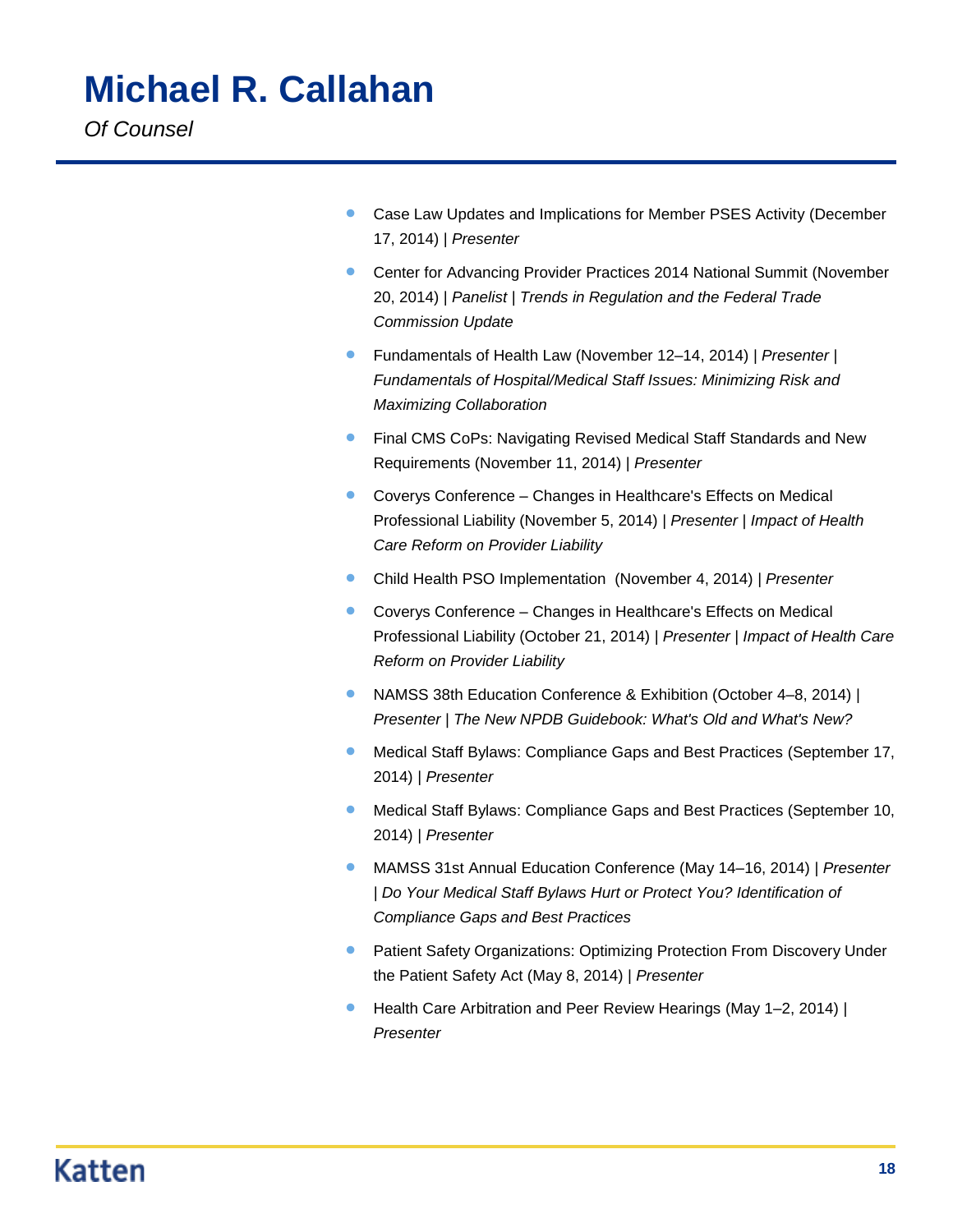- New York Association of Medical Staff Services Annual Education Conference (April 23–25, 2014) | *Presenter | NPDB: The Guidebook Changes and How They May Affect You*
- IAMSS 33rd Annual Education Conference (April 24–25, 2014) | *Presenter | Do Your Medical Staff Bylaws Hurt or Protect Your Identification of Compliance Gaps and Best Practices*
- Risk Managers Forum (April 7–8, 2014) | *Panelist | Discussion on Patient Safety Organizations (PSOs) | Presenter | Impact of Healthcare Reform on Pediatric Hospital Liability*
- **The ABCs of Antitrust in Health Care, Part VI: Medical Staff Privileges,** Exclusive Physician Contracts, and Peer Review (March 20, 2014) | *Presenter*
- Impact of Health Care Reform on Provider Liability (November 20, 2013) | *Presenter*
- Fundamentals of Health Law (November 3–5, 2013) | *Presenter | Fundamentals of Hospital Medical Staff Issues: Minimizing Risk and Maximizing Collaboration*
- ASHRM 2013 Annual Conference & Exhibition (October 28, 2013) | *Presenter | Patient Safety Organizations: Legal Developments and Compliance Guidance*
- **•** Patient Safety Organization Overview a Legal Perspective (October 3, 2013) | *Presenter*
- Quantros Pharmacy Quality & Safety Summit (September 25, 2013) | *Presenter | Patient Safety Organizations: Legal Protection Opportunities and Challenges*
- Evidence Based Risk Management: Using a Patient Safety Organization to Validate Risk Management Efforts (September 24, 2013) | *Panelist*
- NAMSS 37th Educational Conference & Exhibition (September 21–25, 2013) | *Speaker | The Evolution of the Accountable Care Organization and Accountable Care Organizations: Overview and Impact on Medical Staff Professionals*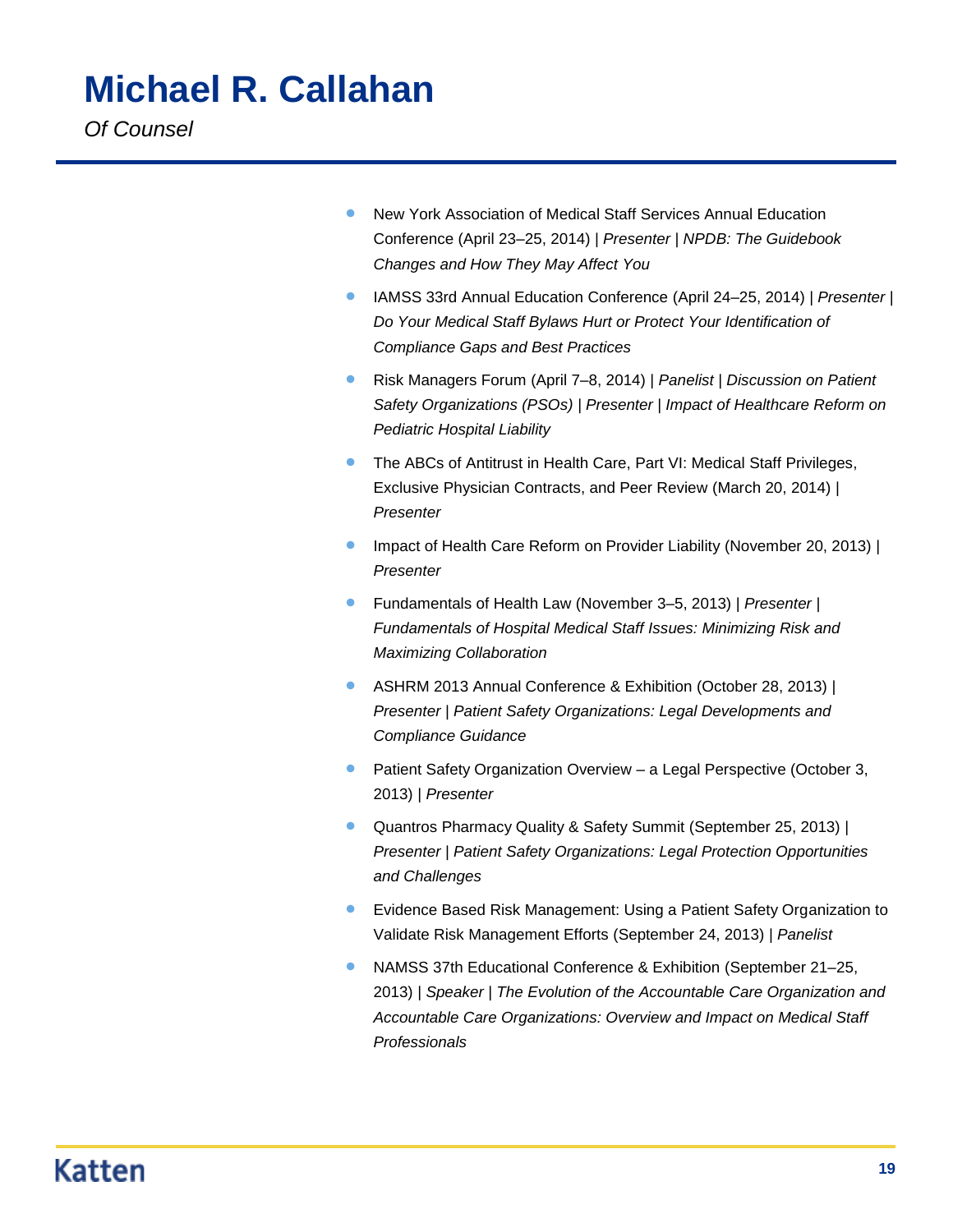Child Health Patient Safety Organization Annual Meeting (September 18, 2013) | *Speaker | The PSO Legal Environment* 

- Morrisey Leadership Council Meeting (August 14, 2013) | *Presenter | Overview of Significant Changes from Affordable Care Act of 2010*
- 2013 30th Annual MAMSS Education Conference (May 15–17, 2013) | *Presenter | Revisions to the Medicare CoPs and The New HIPAA Omnibus Privacy Rules: In the Trenches Implications for Expanding Healthcare Systems*
- Managing Peer Review Hearings and Litigation (May 15, 2013) | *Presenter*
- Managing Peer Review Investigations: How to Avoid Hearings and Litigation (May 8, 2013) | *Presenter*
- IAMSS 32nd Annual Education Conference (April 25, 2013) | *Speaker | Negligent Credentialing – Hypothetical Case and Best Practices to Limit Exposure*
- 2013 Annual NYSAMSS Conference (April 24–26, 2013) | *Presenter | Impact of Recent Revisions to Medicare Conditions of Participation and Dealing with Disruptive, Impaired or Aging Practitioners*
- Center for Patient Safety Annual PSO Participant Meeting (April 17, 2013) | *Presenter | Challenges and Successes to PSO Protections to Date*
- Hospital Insurance Forum's 2013 Spring Membership Meeting (March 17– 20, 2013) | *Speaker | The Impact of ACOs on Liability*
- **•** Practical Guidance and Proposed Solutions in Response to HIPAA Omnibus Final Rule (February 21, 2013) | *Presenter*
- **C** Graduate Medical Education Bootcamp Webinar Series, Part V: Fellows (Advanced) (January 10, 2013) | *Moderator*
- American Society for Healthcare Risk Management 2012 Annual Conference & Exhibition (October 7–12, 2012) | *Presenter| Patient Safety Organizations: Legal Update and Practical Solutions After Walgreens Case*
- IPT/IRMS 28th Annual Risk Managers' Meeting (September 28, 2012) | *Speaker | Impact of Health Care Reform on Provider Liability: Issues and Proposed Solutions*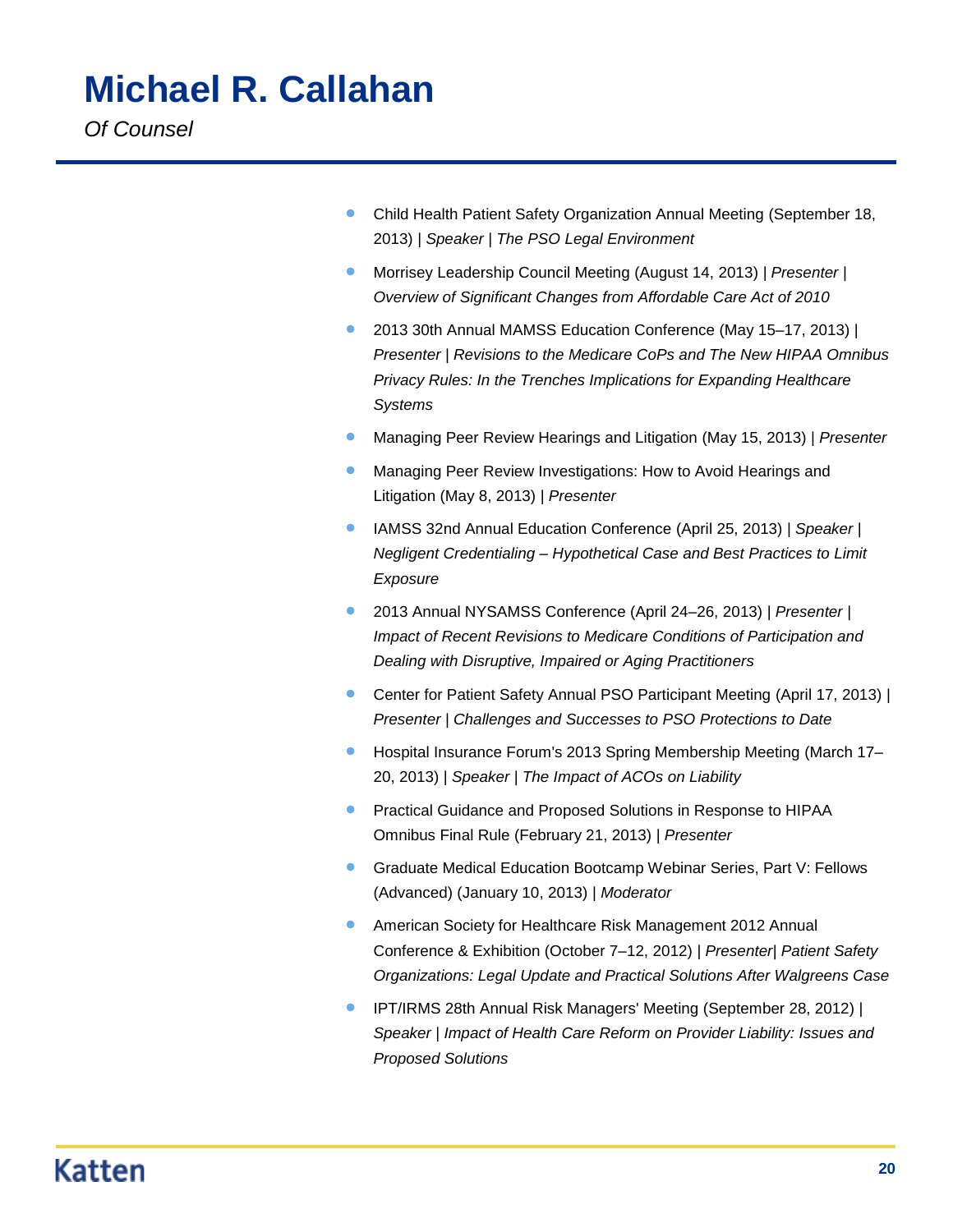- **Fifth Annual AACU State Society Network Advocacy** Conference (September 23, 2012) | *Speaker | Accountable Care and Shared Savings Programs - Where Do Urologists Fit In*
- UHC Annual Conference 2012 (September 11–14, 2012) | *Presenter | Patient Safety Organizations: Legal Update and Practical Solutions*
- National Association Medical Staff Services 36th Annual Conference & Exhibition (September 5–6, 2012) | *Presenter | Dealing with Disruptive, Impaired Practitioners and Aging Practitioners and Hospital Liability in an Era of Health Care Reform*
- 17th National Morrisey User Group Meeting (August 15–17, 2012) | *Presenter | Key Regulatory Update – Healthcare Reform, Including Status of Accountable Care Organizations (ACO) and Patient Safety Organizations (PSOs)*
- AHLA 2012 In-House Counsel Program and Annual Meeting (June 24–27, 2012) | *Presenter | Systems-Based Approach to Quality: Critical Liability and Accreditation Challenges and Exposures and Enterprise Risk Management and Conducting Peer Review in Evolving Health Systems*
- Massachusetts Association of Medical Staff Services Annual Spring Conference (May 18, 2012) | *Presenter | 2012 Update: Impact of Accountable Care Organizations (ACOs) and Health Care Reform on Credentialing, Privileging, and Peer Review*
- **•** The Hospital Medical Staff of the Future Webinar Series, Part III: The Jigsaw Puzzle: Credentialing and Privileging Providers in the Era of Healthcare Reform (May 10, 2012) | *Presenter*
- The Affordable Care Act in 2012: Implications for Physicians, Quality Management and Medical Staff Services Professionals (March 22, 2012) | *Presenter*
- Chicago Bar Association Health Law Committee Meeting (March 2, 2012) | *Presenter | Impact of Health Care Reform on Corporate Negligence and Related Hospital Liability Standards*
- **The Affordable Care Act in 2012: Understanding the Changes (January 19,** 2012) | *Presenter*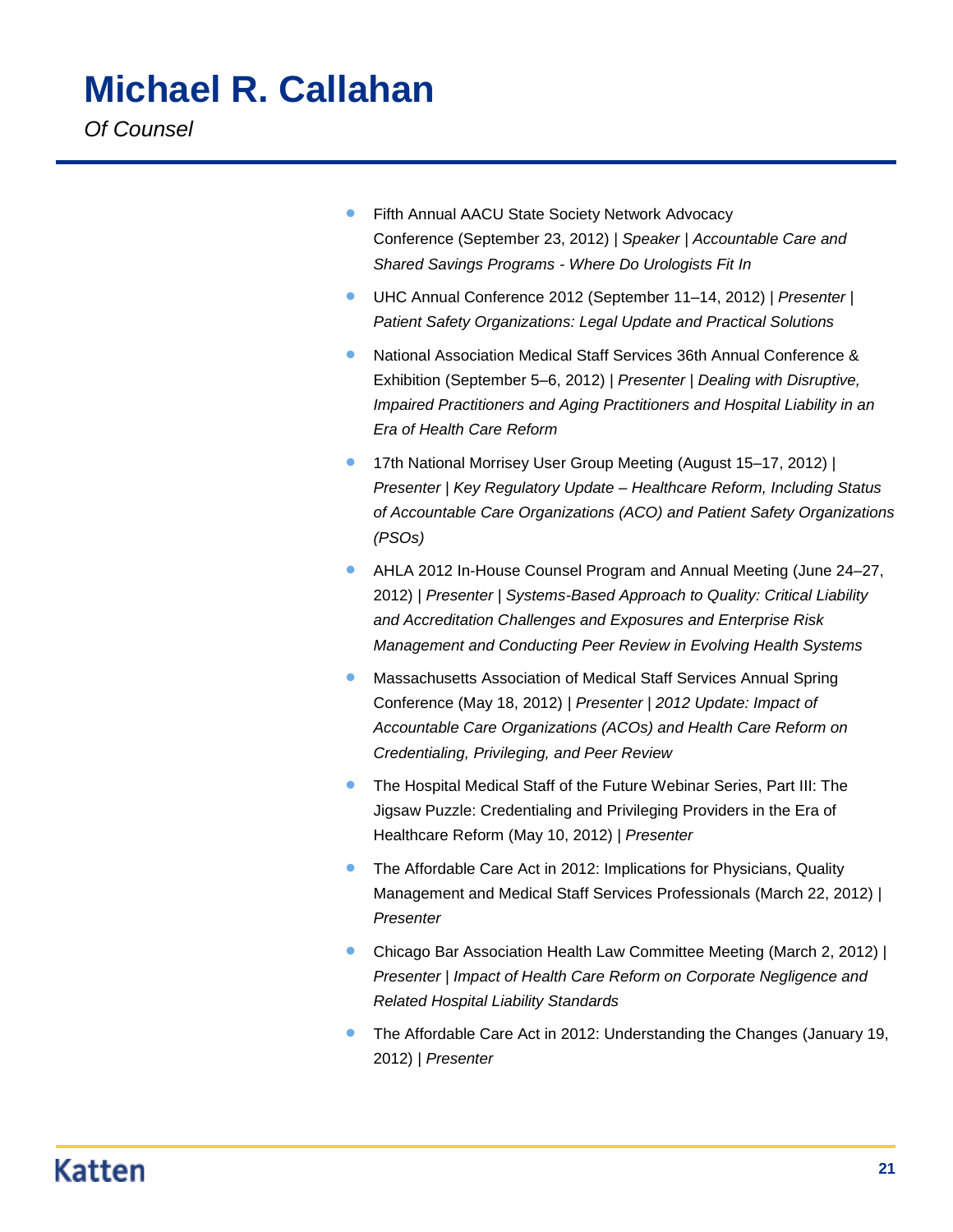- Volume to Value: Strategies for Maximizing Your Margins (January 11, 2012) | *Panelist*
- **American Society for Healthcare Risk Management 2011 Annual** Conference & Exhibition (October 18–19, 2011) | *Presenter | Patient Safety Organizations: Legal Update and Practical Solutions After Walgreens Case*
- **Illinois Risk Management Services Annual Risk Managers'** Meeting (October 5–7, 2011) | *Presenter | What the Risk Manager Should Know About Medical Staff Bylaws*
- PSOs Made Easy! (October 6, 2011) | *Presenter*
- **•** Disruptive Physicians: From Credentialing to Disciplinary Action (September 28, 2011) | *Presenter*
- National Association Medical Staff Services 35th Annual Conference & Exhibition (September 24–28, 2011) | *Presenter | Building a Foundation for Accountability and Affordability...Healthcare Reform in 2011 and Beyond*
- United Healthcare Consortium Annual Meeting (September 21–23, 2011) | *Speaker*
- **36th Annual National Association for Healthcare Quality Educational** Conference (September 17, 2011) | *Presenter | Ethics and Integrity in Healthcare Quality Practice*
- **Chicago Bar Association Health Law Committee Meeting (September 9,** 2011) | *Presenter | Patient Safety Organizations Overview, Benefits and Practical Applications Under Health Care Reform*
- 16th National Morrisey User Group Meeting (August 17, 2011) | *Presenter | Building a Foundation for Accountability and Affordability…Healthcare Reform in 2011 and Beyond and Patient Safety Organizations (PSO) – Definition, Overview and Benefits*
- AHLA Annual Meeting and In-House Counsel Program (June 26–29, 2011) | *Presenter | Impact of ACOs on Physician/ Provider Membership Decisions*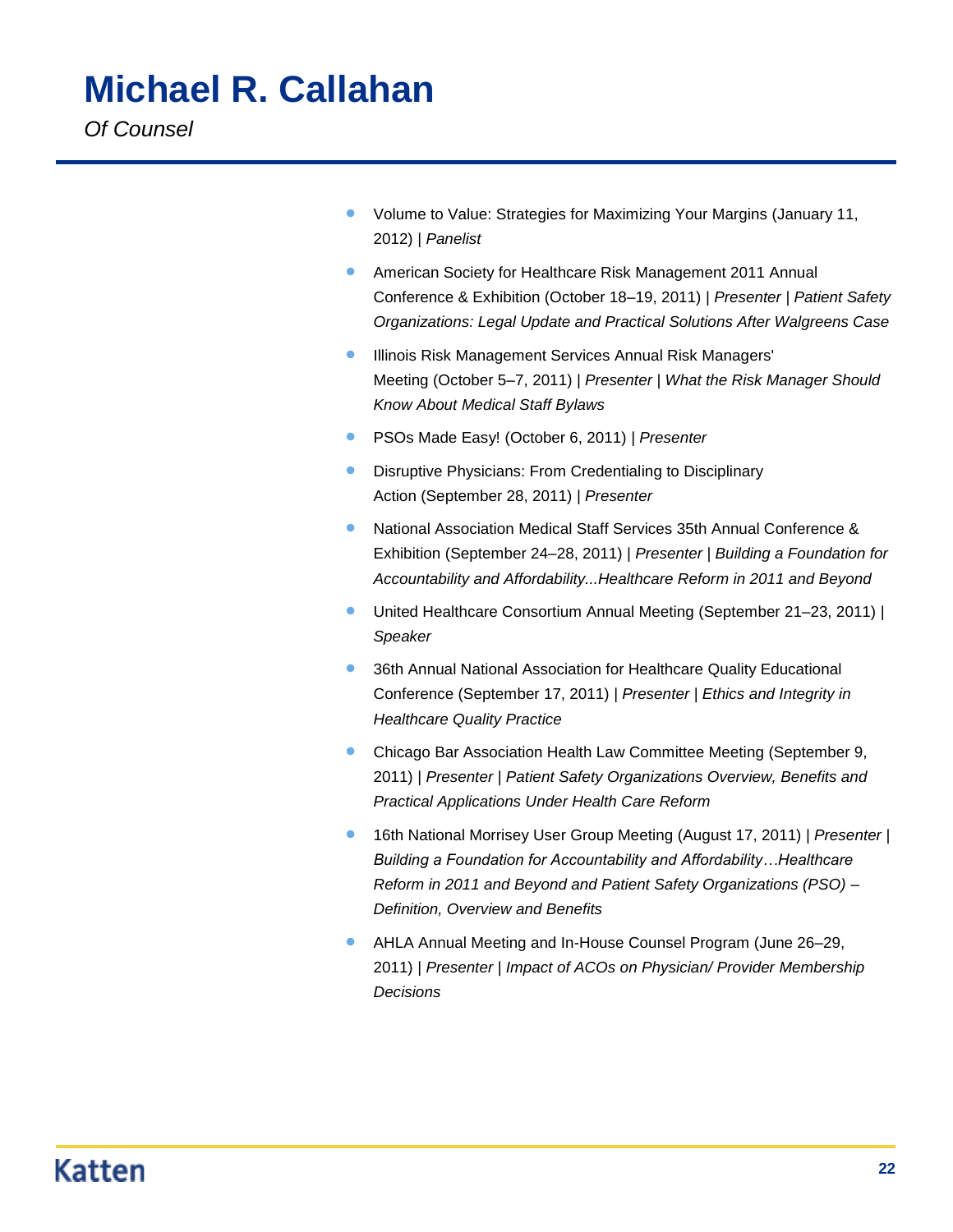- 2011 Annual MAMSS Educational Conference (May 20, 2011) | *Presenter | Current Issues in Negligent Credentialing and Impact of Accountable Care Organizations (ACOs) and Health Care Reform on Credentialing, Privileging and Peer Review*
- 2011 Annual NYSAMSS Educational Conference (May 19, 2011) | *Presenter | Legal Update: Case Developments in New York that Affect MSPs and Impact of Accountable Care Organizations (ACOs) and Health Care Reform on Credentialing, Privileging and Peer Review*
- 30th Annual FAMSS Educational Conference (May 5, 2011) | *Presenter | Current Issues in Negligent Credentialing Parts 1 and 2 | Presenter | Case Developments that Affect Florida MSPs | Presenter | Effective Documentation of Peer Review Under Amendment 7 | Presenter | Impact of*
- 30th Annual IAMSS Education Conference (April 28–29, 2011) | *Presenter | Legal Update*
- University HealthSystem Consortium's Joint Council Meeting: Maximizing Quality and Safety, Minimizing Risk (April 14, 2011) | *Presenter | Retaliation Against Whistle Blowers: A Chronic Problem or Isolated Occurrence? | Presenter | PSOs: To Participate or Not: Advantages, Disadvantages and Questions Answered*
- Credentialing Issues 2011 (February 11, 2011) | *Presenter*
- Advanced Credentialing and Privileging Retreat (January 29–31, 2011) | *Speaker*
- Mastering Medical Leadership (January 29–31, 2011) | *Speaker*
- Medical Executive Committee Institute (January 27–29, 2011) | *Speaker*
- Mastering Medical Leadership (November 6, 2010) | *Speaker*
- Advanced Credentialing and Privileging Retreat (November 6, 2010) | *Speaker*
- MAMSS 2010 Fall Educational Conference (November 5, 2010) | *Speaker | Low-Volume/No-Volume PractitioSpeaker | Low-Volume/No-Volume Practitioners: What's the Solution for Your Hospital? | Speaker | Impaired and Aging Physicians | Speaker | Legal Update: Case Developments in Maryland that Affect MSPs | Speaker | MS*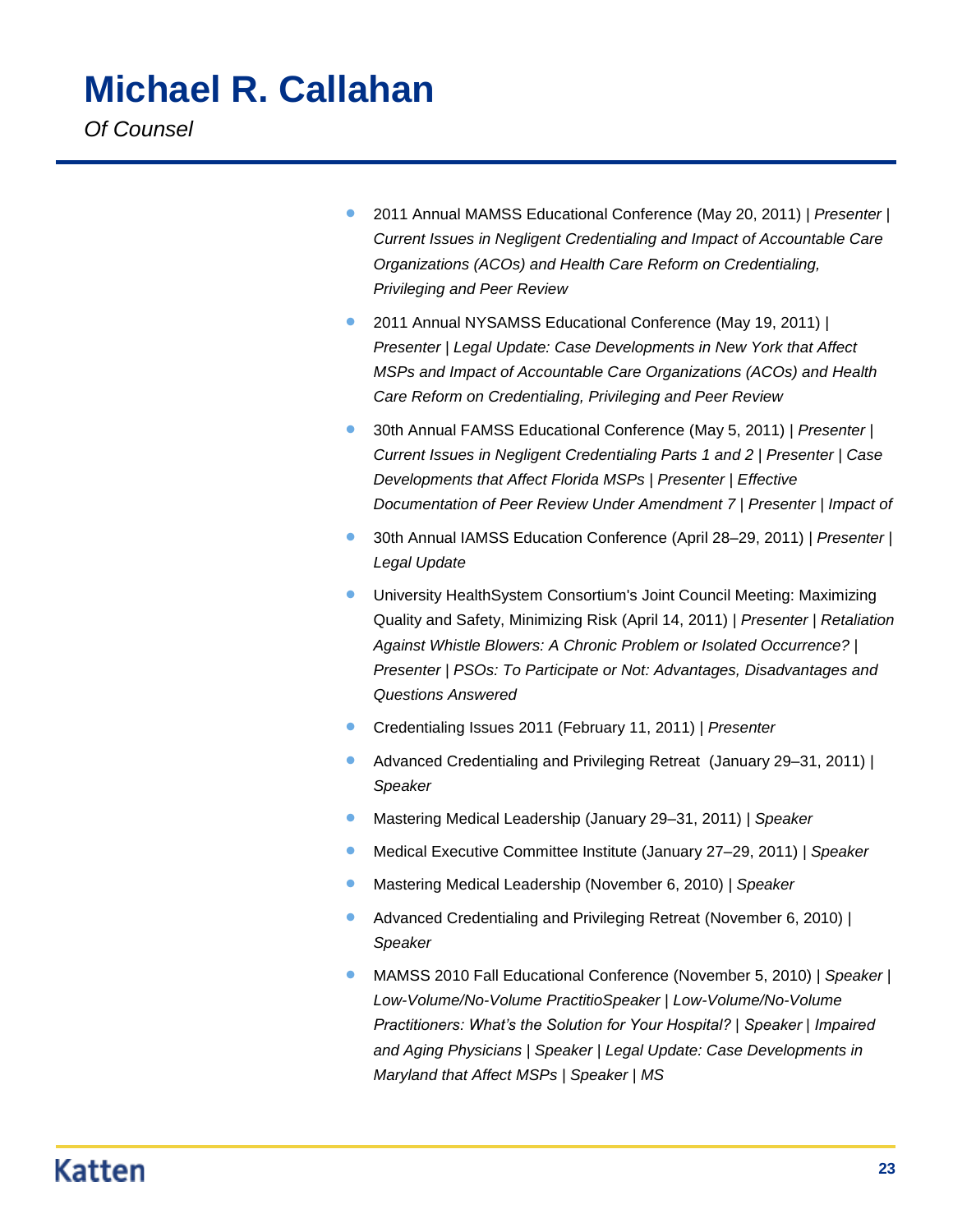- **•** Disruptive Physicians: From Credentialing to Disciplinary Action (November 4, 2010) | *Speaker*
- 2010 Legal & Compliance Council Annual Meeting (October 18, 2010) | *Speaker | Negligent Credentialing Developments: Impact of Recent Cases and New Joint Commission Medical Staff Standards*
- Debriefing on the FTC/CMS/OIG Workshop on the Legal Issues Related to Accountable Care Organizations (ACOs) (October 7, 2010) | *Presenter*
- NAMSS 34th Annual Conference & Exhibition (October 2–6, 2010) | *Speaker | Impact of MS.01.01.01. on Bylaws and Medical Staff Governance*
- Medical Staff Credentialing and Healthcare Reform (August 26, 2010) | *Presenter*
- Chief Medical Officers Forum (July 15, 2010) | *Presenter | Legal and Practical Strategies in Dealing with Disruptive Physicians*
- 2010 Annual Meeting & In-House Counsel Program (June 29, 2010) | *Speaker*
- **•** Patient Safety Organizations: A Fundamental Tool in the World of Health Care Reform, Enhanced Reimbursement, Quality Improvement and Confidentiality Protections (June 17, 2010) | *Presenter*
- Not Your Average Fraud Seminar (June 17, 2010) | *Presenter | A Strategic Approach to Managing Risk in an Environment of Heightened Scrutiny*
- Medical Executive Committee Institute (June 10–12, 2010) | *Presenter*
- Physician-Legal Issue Conference (June 10, 2010) | *Presenter | Dealing with Disruptive Physicians*
- Navigate MS.01.01.01 with NAMSS (June 8, 2010) | *Speaker*
- The Final Verdict on MS.01.01.01 (May 11, 2010) | *Speaker*
- 16th Annual Education Symposium (May 10, 2010) | *Speaker | Health Care Fraud*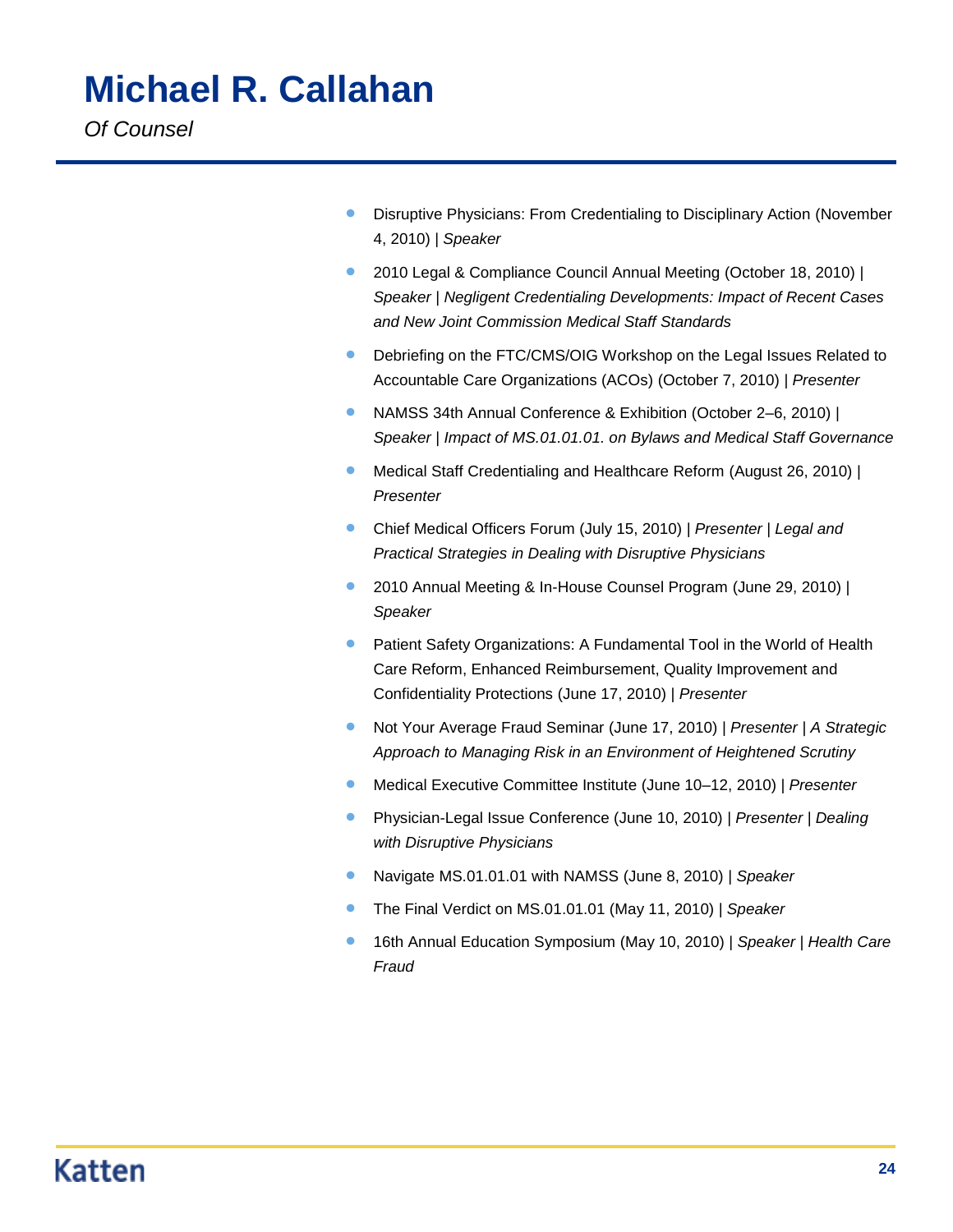# **Michael R. Callahan**

*Of Counsel*

- Credentialing Resource Center Symposium (May 7, 2010) | *Speaker | Current Issues in Negligent Credentialing | Speaker | The Impact of PSO Confidentiality and Privilege Protections on the Peer Review Process | Speaker | Best Practices in Initial Appointment and Reappointment Procedures*
- 2010 NYSAMSS Annual Education Conference (May 6, 2010) | *Presenter | Developments in Negligent Credentialing and Strategies for Limiting Liability | Presenter | Best Practices in Appointment and Reappointment Procedures | Presenter | Impact of MS 01.01.01 on Medical Staff Bylaws*
- CHRMS' 30th Anniversary Annual Meeting (April 30, 2010) | *Presenter | Patient Safety Organizations—To Participate or Not: That Is the Question*
- **Medical Staff, Credentialing, and Peer Review Practice Group Mid-Year** Luncheon (February 26, 2010) | *Presenter | Gaining Greater Peer Review Protections Under Patient Safety Organizations*
- Advanced Credentialing and Privileging Retreat (January 17, 2010) | *Speaker | Can I Be Sued? | Speaker | Recent Credentialing Cases*
- Medical Executive Committee Institute (January 16, 2010) | *Speaker | Healthcare Law: What Medical Staff Leaders Must Know to Play by the Rules and Stay Out of Trouble and How to Manage a Fair Hearing and Investigation*
- Mastering Medical Leadership (January 16, 2010) | *Presenter | Case #1: Hospital Financial Performance and the Medical Staff | Presenter | Case #2: Legal and Regulatory Impact on Privileging Decisions Community*
- NAMSS Professional Development for Credentialing Specialists with Overview of Case Law (December 3–4, 2009) | *Speaker*
- **•** Joint Commission Update: Final Telemedicine Standards and Proposed Medical Staff Standards—What You Need to Know Now (December 1, 2009) | *Presenter*
- MAMSS 2009 Fall Educational Conference (November 13, 2009) | *Speaker | How Your Bylaws Will Be Affected By MS.01.01.01*
- GMSI Pre-Conference Workshops (November 7, 2009) | *Speaker | Medical Staff Bylaws: How to create documents that are clear, compliant, and fair*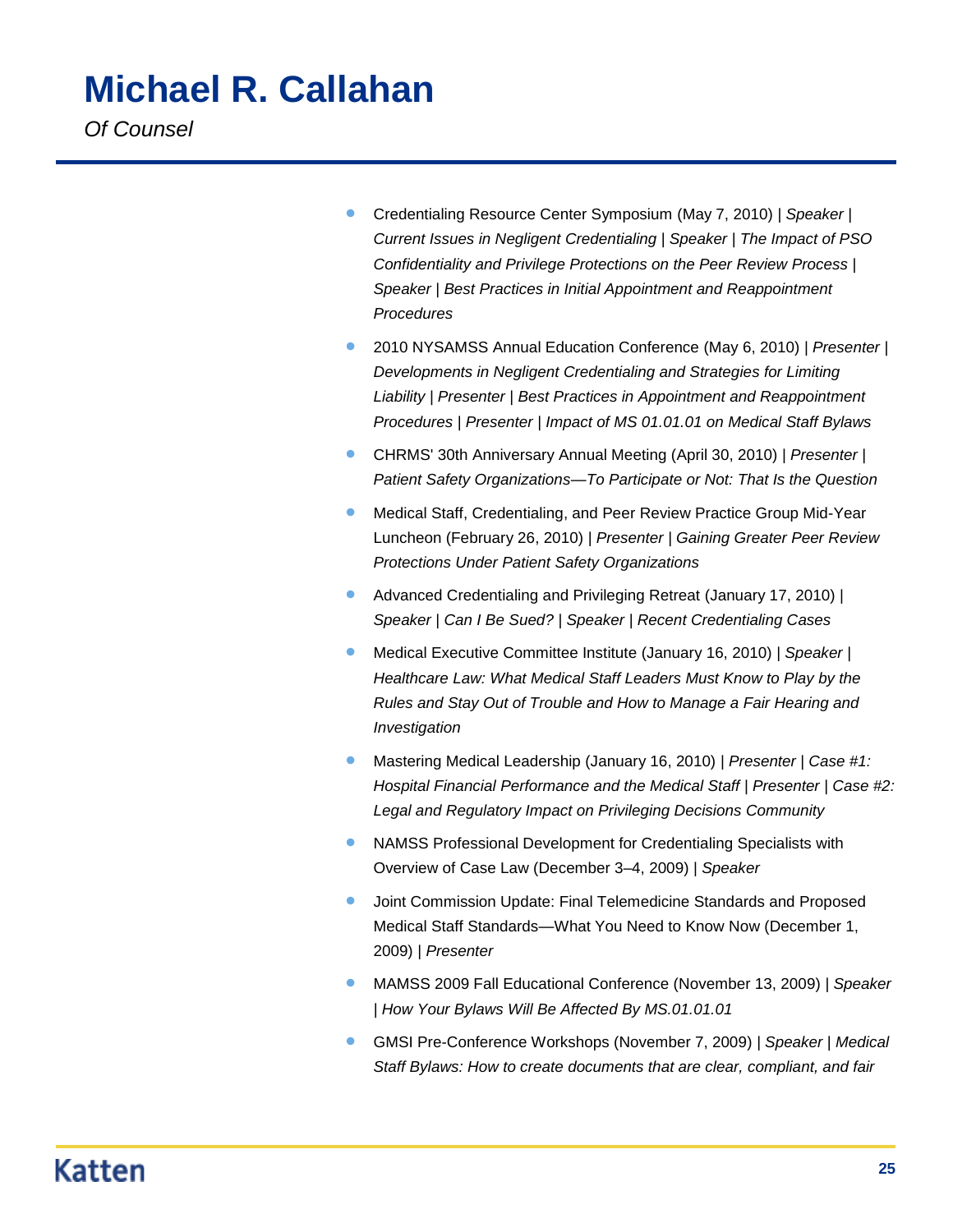# **Michael R. Callahan**

*Of Counsel*

- Stacking the Chips in Healthcare: Building a Wealth of Knowledge (October 5–7, 2009) | *Speaker | Patient Safety Organizations: The Impact on Hospitals and Medical Services Professionals*
- **How to Expand Existing Peer Review Protections, Obtain Active Physician** Participation and Comply with TJC Standards (October 1, 2009) | *Presenter*
- Achieving Medical Staff Greatness The Role of Trustees and Management (September 24, 2009) | *Speaker*
- 2009 Influenza Planning Conference (August 26, 2009) | *Speaker | Addressing Healthcare Worker Illness*
- 14th National Morrisey User Group Meeting (August 20, 2009) | *Speaker | Economic Credentialing—The Changing Landscape*
- **•** Patient Safety Organizations: What You Need to Know to Implement a PSO Program and Manage Confidentiality and Privilege Protections (August 18, 2009) | *Speaker*
- **Economic Credentialing—Dead or Alive in an Era of Healthcare Reform and** Competition? (July 28, 2009) | *Moderator*
- Dialogue on Discipline: Two Perspectives on Physician Discipline and Implementing New Peer Review Legislation (July 14, 2009) | *Speaker*
- New Federal Legislation and its Impact on Medical Malpractice Litigation: The Implications of the Federal Patient Safety Act for Your Healthcare Clients (June 10, 2009) | *Presenter*
- The 26th Annual MAMSS Education Conference (May 27–30, 2009) | *Speaker | Patient Safety Organizations*
- Top 5 Credentialing Cases: What Everyone Should Know (May 14–15, 2009) | *Speaker*
- **15th Annual Health Financial Management Association Education Session** and Golf Outing (May 7, 2009) | *Presenter | "Never Events," Payors Refusal to Pay and Industry Demand for Improved Quality*
- **The American Medical Association Physician Leadership in Patient Safety** Organizations (May 5, 2009) | *Speaker*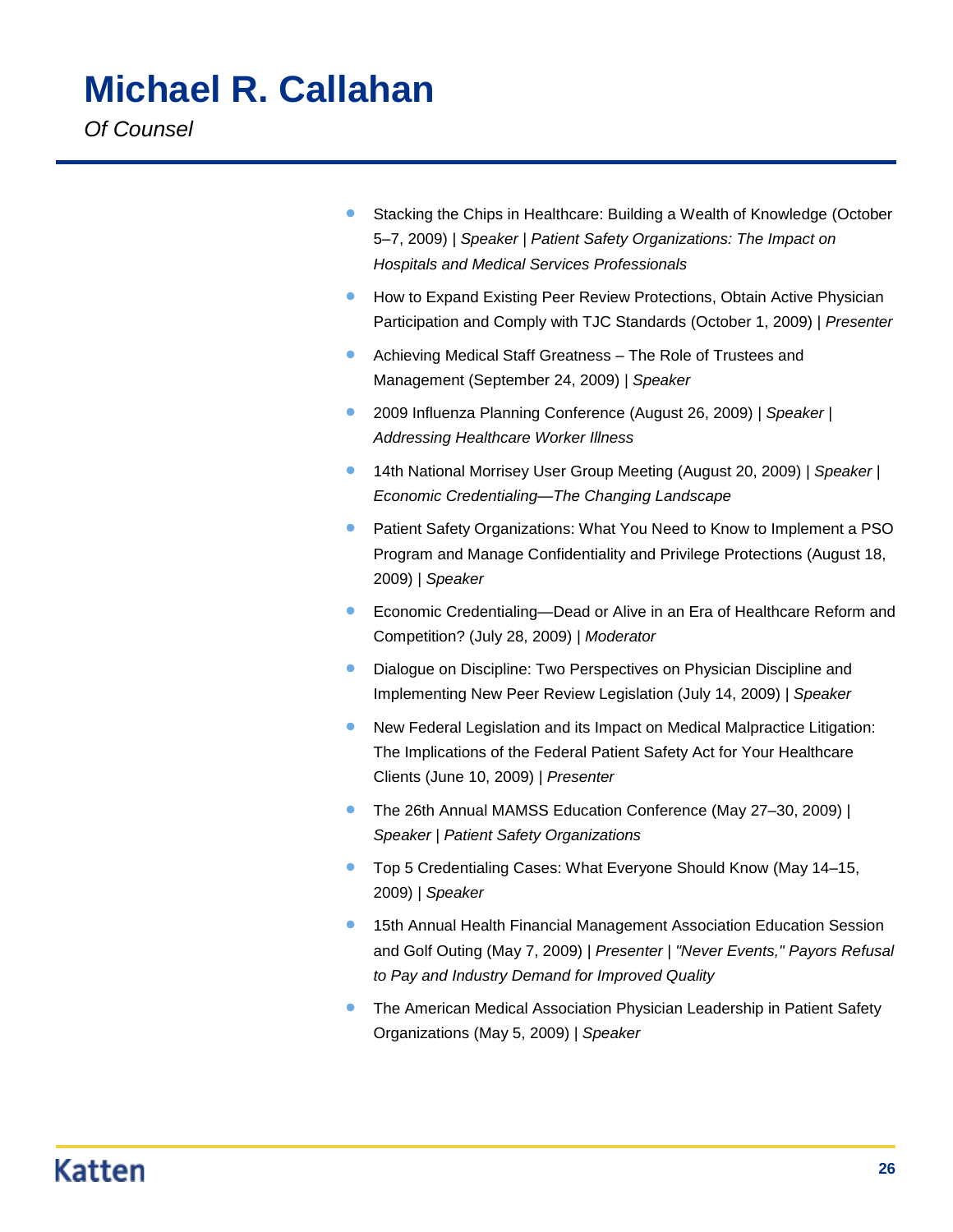- 2009 Annual Educational Conference (April 29–May 1, 2009) | *Presenter | Impact of Joint Commission Standards and Recent Case Law on Negligent Credentialing Claims*
- Legal Updates in the Health Care Industry (April 23, 2009) | *Presenter*
- **•** Patient Safety Organizations Basics for Health Lawyers (April 22, 2009) | *Speaker*
- UHC 2009 Performance Excellence Forum: Sustaining the Art and Science of Service (March 8–10, 2009) | *Speaker*
- **•** Patient Safety Organizations: A Practical Guide to Understanding and Implementing a PSO Program and Managing Confidentiality and Privilege Protections (February 19, 2009) | *Presenter*
- Medical Executive Committee Institute (June 6–8, 2009) | *Speaker | Healthcare Law: What Medical Staff Leaders Must Know to Play by the Rules and Stay Out of Trouble*
- NAMSS Annual Conference (October 11–15, 2008) | *Panelist | Negligent Credentialing Cases on the Rise: Are Hospitals at Greater Risk?*
- MAMSS 2008 Fall Education Conference (September 26, 2008) | *Presenter | Negligent Credentialing Developments | Presenter, Protection of Documents*
- Kadlec Reversed: Navigating Exclusive Contracts and Employment Agreements to Ensure Physician Competency (September 24, 2008) | *Presenter*
- IHA's Leadership Summit (September 11–12, 2008) | *Speaker | Hot Legal Topics for Hospital Leaders*
- 24th Annual Risk Managers Meeting (September 10–12, 2008) | *Speaker | Negligent Credentialing Issues*
- **Poliner Decision Reversed: Strategies for Effective Peer Review Processes** Amid Legal Uncertainty (August 22, 2008) | *Presenter*
- Negligent Credentialing Webinar (July 22, 2008)
- Kadlec Reversed: How to Collect and Share Credentialing Data While Avoiding Legal Risk (June 4, 2008) | *Panelist*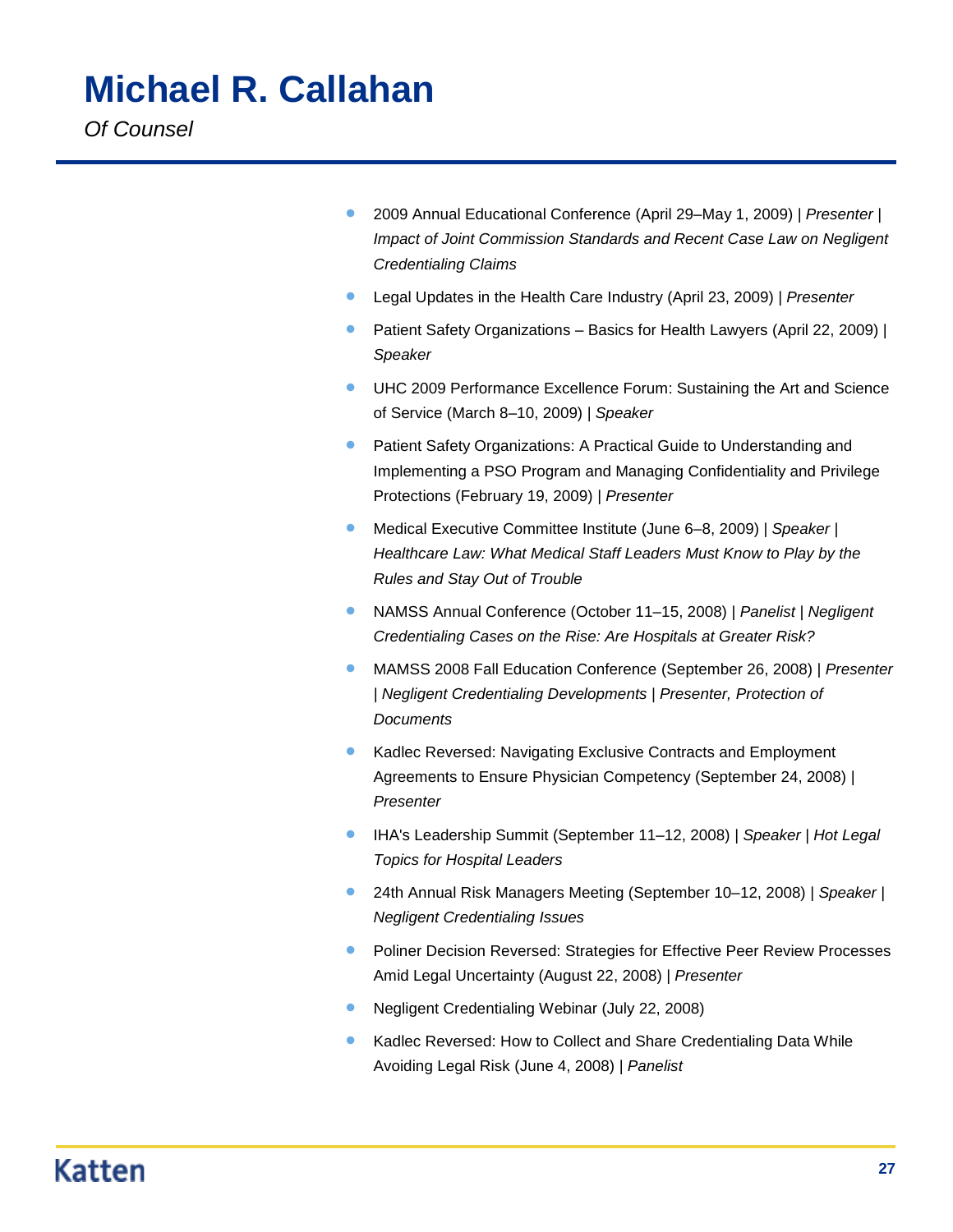- 2008 Annual Education Conference (May 15–16, 2008) | *Presenter | Health Care Law Update*
- North Carolina Association Medical Staff Services' Annual Meeting (May 7-9, 2008) | *Presenter | Improving Credentialing Practices and Reducing Liability Exposure After Kadlec*
- Negligent Credentialing Developments: Impact of Recent Cases and New Joint Commission Medical Staff Standards (April 16, 2008) | *Presenter*
- Illinois Hospital Association's Small and Rural Membership Meeting (March 5, 2008) | *Presenter | Legal Developments Affecting Small and Rural Hospitals*
- Setting the Stage for Excellence in Healthcare Start Spreading the News! (October 3, 2007) | *Presenter | Improving Credentialing Practices and Reducing Liability Exposure After Kadlec | Presenter | Final Rule MS.1.20: Back to the Past*
- **•** Performance Monitoring, Poliner, and P4P: Address Quality and Utilization While Avoiding Peer Review Litigation (September 19, 2007) | *Panelist*
- The New Joint Commission Standards MS.1.20 (September 5, 2007) | *Panelist*
- 2007 In-House Counsel Program and Annual Meeting (June 24–27, 2007) | *Presenter | New Joint Commission Standards Affecting Hospital/Physician Relations*
- Physician-Legal Issues Conference (June 22, 2007) | *Speaker | Hospital Counsel/Medical Staff Counsel: Conflicting Perspectives on Current Medical Staff Legal Issues*
- Annual Education Conference for the Massachusetts Association for Medical Staff Services (MAMSS) (May 31–June 1, 2007) | *Presenter | Impact of Kadlec on Credentialing Procedures*
- Impact of Recent Cases on Credentialing Practices and Peer Review Liability (May 23, 2007) | *Presenter | Impact of Recent Cases on Credentialing Practices and Peer Review Liability*
- The Challenge of Kadlec: Improving Credentialing Candor While Avoiding Legal Risk (March 15, 2007) | *Presenter*